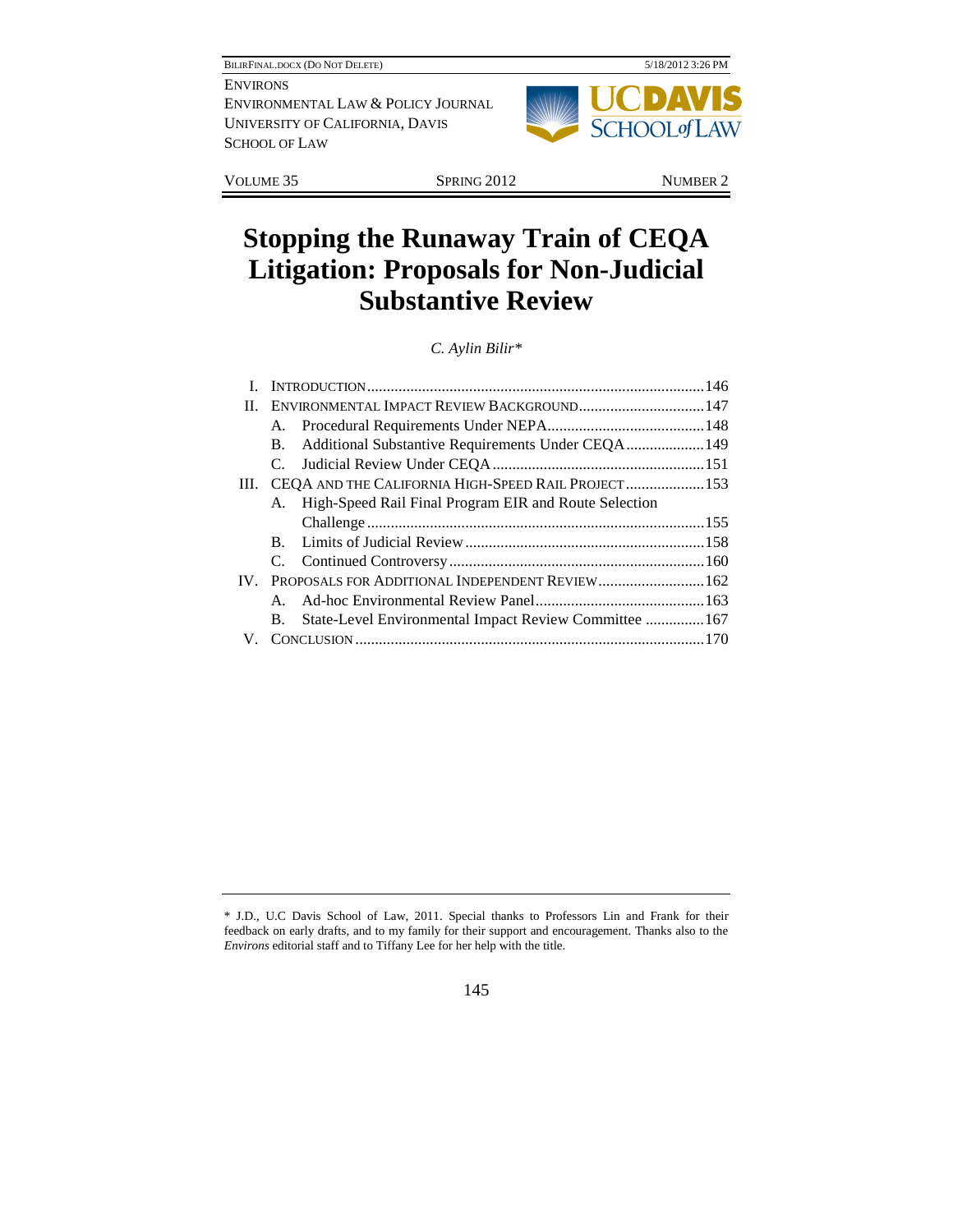# I. INTRODUCTION

Since the early 1970s, U.S. federal and state laws have sought to guide government actions to balance new developments against the expected environmental impacts, while emphasizing goals of public participation and information. Increasingly, however, such impacts are measured and predicted using complex technical methods, making it difficult for the lay public to understand the scope or adequacy of environmental assessments. Furthermore, modern environmental issues are less likely to be characterized as black and white tradeoffs between urbanization and preserving the environment, but rather as contests between divergent "green" interests. Recent environmental battles have arisen over proposed clean energy and transportation infrastructure developments that necessarily impact the environment, such as wind farms or solar power plants.<sup>1</sup> Similarly, high-speed rail development in the U.S. has gained new prominence recently as a potential means to reduce national greenhouse gas emissions from vehicle travel; yet, as with the expansion of the Federal highway system in the 1950s, the infrastructure development required to build new high-speed rail projects will require extensive environmental harm and potentially significant community disruption well before the long-term environmental impacts may be realized.<sup>2</sup> As a result, residents in dense urban areas may support the concept of additional travel options, but want assurance that the government has carefully considered the best implementation plans. Yet, U.S. laws mandating environmental review currently lack any method for verifying the accuracy of scientific analyses that inform decisionmakers. Rather, agencies are free to make "reasonable" decisions based on any available information or data as long as their reasoning is made available to the public. Citizens seeking additional review or assurances therefore turn to litigation, which can cause expensive delays in projects and often fails to resolve the underlying concerns due to limits on judicial review.<sup>3</sup>

This paper argues that it is time to provide options for meaningful substantive

<sup>1</sup> *See, e.g.*, Ctr. for Biological Diversity v. FPL Grp., Inc., 83 Cal. Rptr. 3d 588 (Cal. Ct. App. 2008) (appealing dismissal of action alleging that defendant operator of wind farm in Altamont Pass violated public trust because wind turbines killed and injured raptors and other birds); Todd Woody, *Solar Projects in California Challenged in Court*, N.Y TIMES, Feb. 23, 2011, at B1 *available at*  http://www.nytimes.com/2011/02/24/business/energy-environment/24solar.html (discussing recent challenges to five solar projects, noting areas at issue are "fragile landscapes and are home to desert tortoises, bighorn sheep and other protected flora and fauna."). 2 *See* TOM LEWIS, DIVIDED HIGHWAYS: BUILDING THE INTERSTATE HIGHWAYS,

TRANSFORMING AMERICAN LIFE 162 (1997) (noting that policy decision to build long highway route sections through rural areas "reversed the long-standing practice at the bureau, and at state highway departments as well, of building roads where the congestion was greatest . . . federal and local officials decided to proceed slowly with construction of urban sections because of the mounting criticism they were encountering."). 3 *See infra* Part III.B (discussing judicial review limitations as played out in high-speed rail

litigation).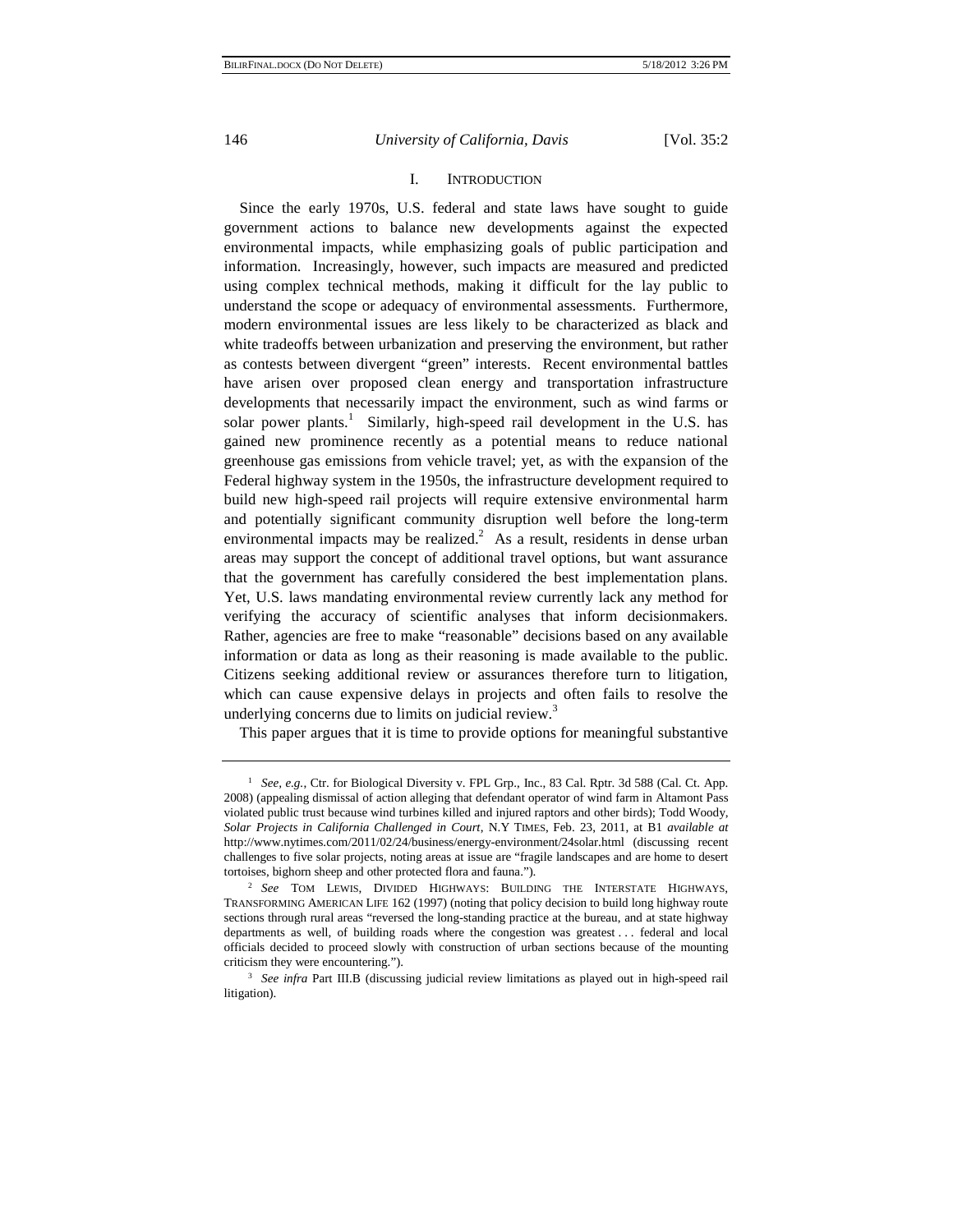review of environmental analyses, not merely procedural assurances. Using California's high-speed rail project as an illustrative example, I contend that the current absence of any regular process for obtaining independent scientific or technical verification of agencies' substantive assumptions is an important factor contributing to citizen litigations challenging large infrastructure projects. Part II provides a background of the National Environmental Policy Act ("NEPA") and the California Environmental Quality Act ("CEQA") as the statutes mandating environmental analysis of government actions. Part III provides a brief overview of high-speed rail development in California, and discusses a recent city-led lawsuit challenging one of the high-speed rail agency's environmental impact reports. Part IV proposes ways to build substantive review into the environmental impact assessment process itself, prior to a legal challenge. Providing meaningful substantive review within the environmental assessment process would enhance the consistency and credibility of agency decisions, and thus potentially avoid costly lawsuits.

# II. ENVIRONMENTAL IMPACT REVIEW BACKGROUND

The 1970s marked an important period of environmental regulatory developments in the United States. Congress passed NEPA in 1970, requiring federal agencies to consider the environmental consequences of their actions.<sup>4</sup> NEPA embodied the congressional goal that federal agencies account for environmental costs and benefits when making decisions that might significantly affect the environment, by requiring environmental impact analysis at the planning stage.<sup>5</sup> Later the same year, California's legislature passed CEQA, similarly requiring that both agency actions and private actions subject to governmental regulation give major consideration to preventing environmental damage.<sup>6</sup> Other states have since adopted environmental policy acts, commonly referred to as "state NEPAs" due to extensive overlap with the federal statute

<sup>4</sup> *See* 42 U.S.C. § 4332(2)(C) (2006) (requiring EIS to accompany any major federal action significantly affecting environmental quality); *see generally* National Environmental Policy Act of 1969, 42 U.S.C. §§ 4321- 4370. 5 *See* Greene County Planning Bd. v. Fed. Power Comm'n, 455 F.2d 412, 419 (2d Cir. 1972)

<sup>(</sup>describing NEPA as response to urgent need for federal agencies to give adequate consideration to public interest when making changes affecting environment); Calvert Cliffs' Coordinating Comm., Inc. v. U.S. Atomic Energy Comm'n, 449 F.2d 1109, 1115 (D.C. Cir. 1971) (recognizing that in passing NEPA, Congress desired to reorder federal priorities so that agencies would consider environmental costs and benefits in their decisionmaking). *See generally* 42 U.S.C. §§ 4321-4370(f) (2006) (articulating statement of national policy, and procedural requirements for federal agency actions significantly impacting environment). 6 CAL. PUB. RES. CODE §§ 21000-21189 (2010); *see* Friends of Mammoth v. Bd. of

Supervisors of Mono County, 502 P.2d 1049 (Cal. 1972) (holding CEQA applies not only to public works projects, but also to private projects requiring discretionary government action such as permitting, regulating, or funding).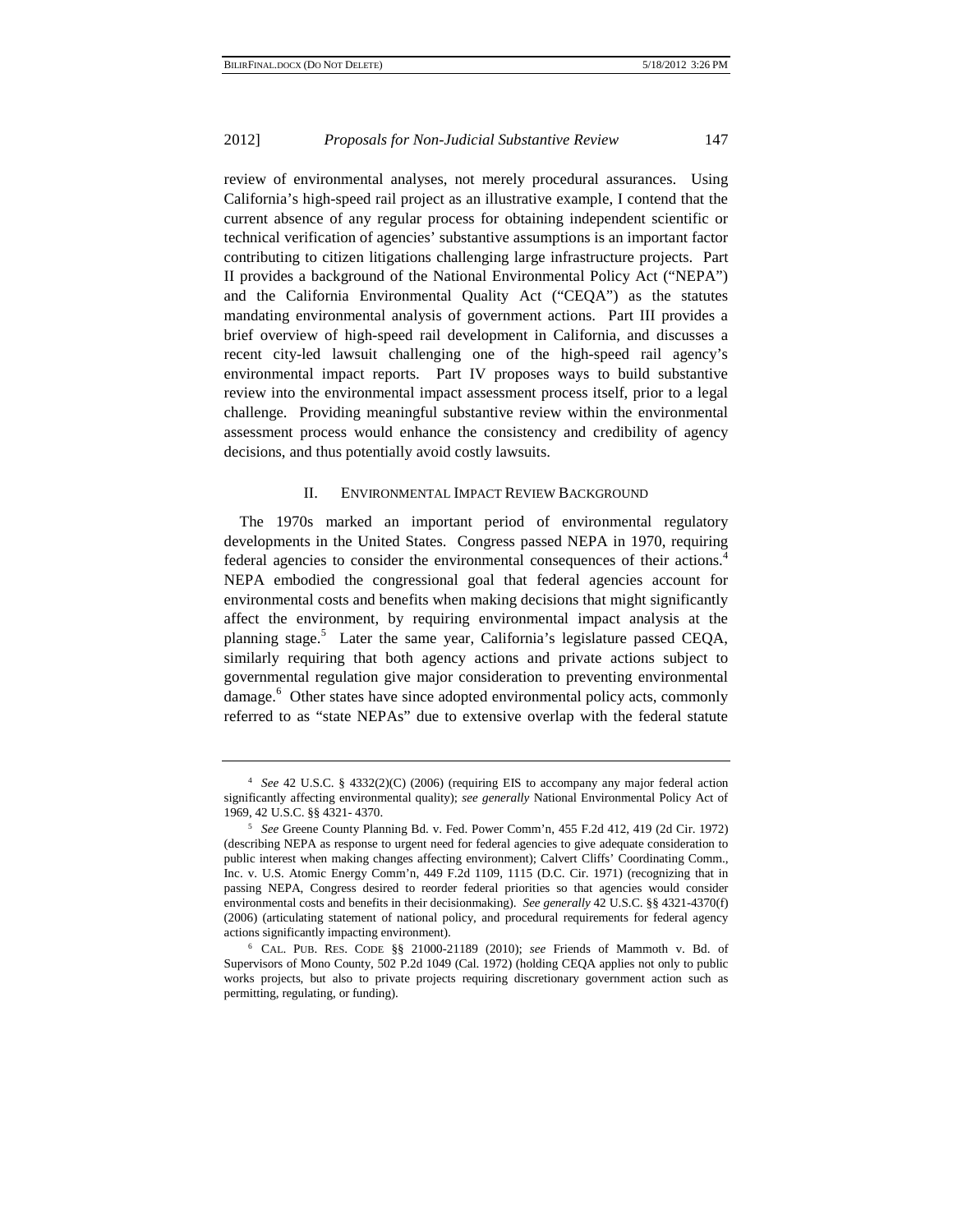and regulations.<sup>7</sup> Agencies contemplating large infrastructure projects involving both federal and state input or approval will often perform a detailed environmental analysis to satisfy the requirements of NEPA and the state NEPA simultaneously.<sup>8</sup> This section will discuss the procedural requirements common to both NEPA and CEQA, and will describe CEQA's additional substantive requirements and judicial review process.

# *A. Procedural Requirements Under NEPA*

NEPA and state NEPA statutes require an agency to complete an environmental impact statement and make it available for public comment prior to undertaking major actions affecting the environment.<sup>9</sup> Specifically, NEPA requires the statement to detail both short-term and long-term impacts expected from a proposed action, as well as feasible alternatives to the specific project.<sup>10</sup> NEPA also requires consultation with agencies having jurisdiction or expertise relating to an identified impact, and that these agencies' comments be made available to the public. $11$ 

The public information purpose of environmental impact statements is further emphasized in NEPA's implementing regulations, which provide that the statements "shall inform decisionmakers and the public of the reasonable alternatives which would avoid or minimize adverse impacts or enhance the quality of the human environment."<sup>12</sup> Specific NEPA regulations prohibit agencies from committing resources that would prejudice selection of alternatives prior to making a decision, and require that the environmental impact statements be used to actually assess the alternatives, not to justify

<sup>7</sup> *See generally* FRANK P. GRAD, 4-9 TREATISE ON ENVIRONMENTAL LAW § 9.08 (Matthew Bender & Co., Inc. 2011) (citing twenty-six states with NEPA-like requirements for environmental impact statements). 8 *See, e.g.*, CAL. PUB. RES. § 21083.7 (directing that lead agency for project requiring analysis

under both CEQA and NEPA, shall "whenever possible, use the [NEPA] environmental impact statement as such environmental impact report"). 9 *See* 42 U.S.C. § 4332(2)(C) (2006) (detailing requirements of EIS, including environmental

impact of proposed action, unavoidable adverse environmental effects, and alternatives to proposed action, among other considerations); *see also* CAL. CODE REGS. tit. 14 § 15126 (2012) (setting forth CEQA requirements for consideration and discussion of environmental impacts, similar to NEPA's but including consideration of growth-inducing impacts and mitigation measures proposed to minimize the significant effects).<br><sup>10</sup> 42 U.S.C. § 4332(C) (iii)-(iv) (2006).

<sup>11 42</sup> U.S.C. § 4332(C)(v) (2006) ("Prior to making any detailed statement, the responsible Federal official shall consult with and obtain the comments of any Federal agency which has jurisdiction by law or special expertise with respect to any environmental impact involved. Copies of such statement and the comments . . . shall accompany the proposal through the existing agency review processes.").<br><sup>12</sup> 40 C.F.R. § 1502.1 (2012).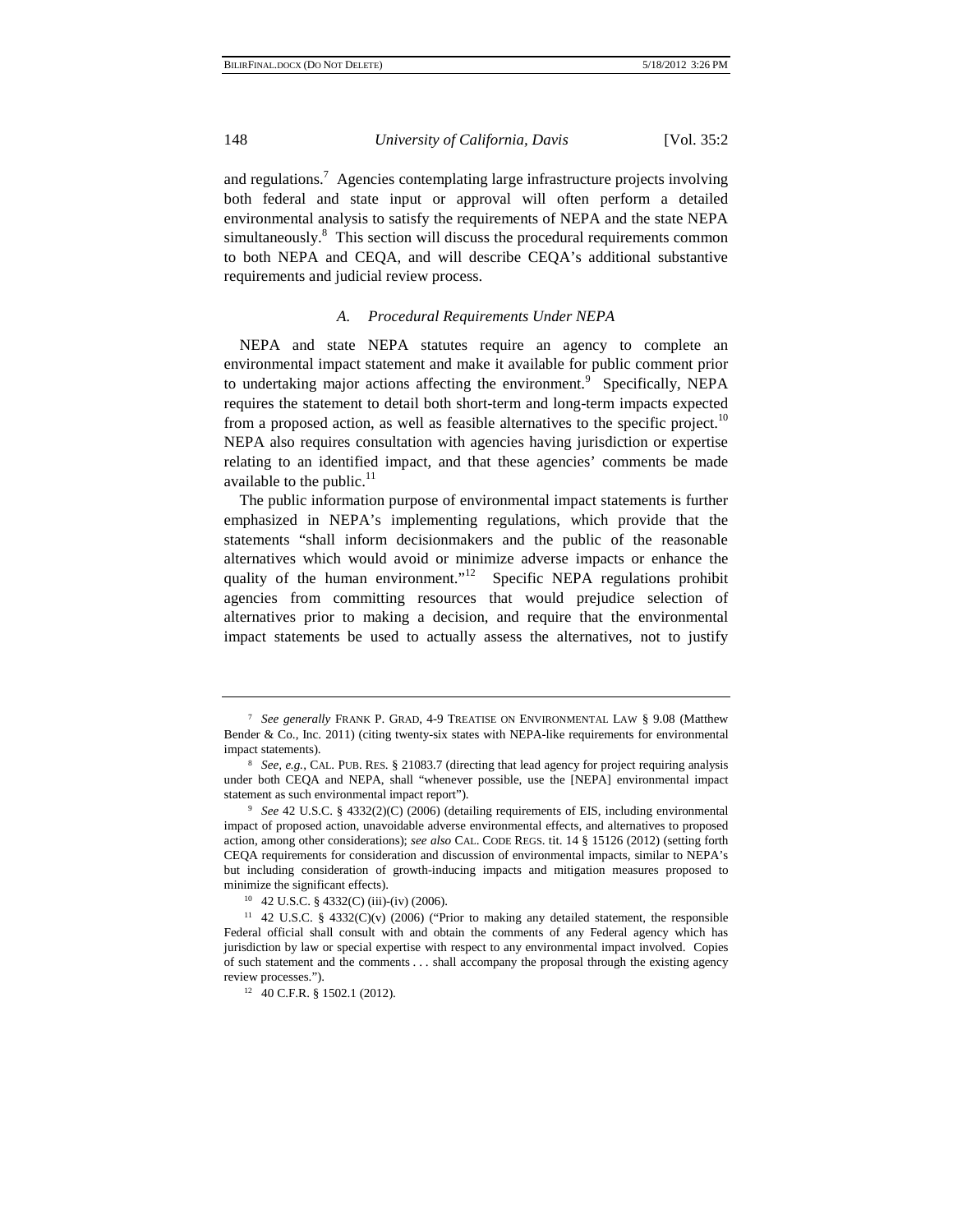decisions already made.<sup>13</sup> Congress' intention has proven difficult to enforce, however.

# *B. Additional Substantive Requirements Under CEQA*

CEQA provides a critical expansion from NEPA's procedural requirements by giving the statute substantive effect; CEQA reports must also discuss mitigation measures that could minimize significant effects on the environment.<sup>14</sup> CEQA's purpose, to regulate activities "found to affect the quality of the environment" such that "major consideration is given to preventing environmental damage," is carried out through the Environmental Impact Report ("EIR") process.<sup>15</sup> A full EIR is mandatory for projects expected to have significant environmental impacts, $16$  in order to "identify the significant effects on the environment of a project, to identify alternatives to the project, and to indicate the manner in which those significant effects can be mitigated or avoided."17 Notably, CEQA forbids public agencies from approving proposed projects if there are feasible alternatives or mitigation measures available to reduce or prevent such projects from resulting in significant environmental impacts.<sup>18</sup>

Yet, CEQA also provides for approval of some projects despite the associated impacts, where economic or social conditions make alternatives or mitigation measures infeasible.<sup>19</sup> A detailed provision allows for a statement of overriding consideration, presenting the agency's finding that a project's benefits outweigh the unavoidable significant effects on the environment.<sup>20</sup> Such findings,

<sup>13 40</sup> C.F.R. § 1502.2(f)-(g) (2012).

<sup>&</sup>lt;sup>14</sup> CAL. PUB. RES. CODE § 21100(b)(3) (2010). CEQA also replaces NEPA's language about short term and long term analysis with a specific charge to set forth "[t]he growth-inducing impact of the proposed project." § 21100(b)(5).<br><sup>15</sup> *Id.* § 21000(g) ("It is the intent of the Legislature that all agencies of the state government

which regulate activities of private individuals, corporations, and public agencies which are found to affect the quality of the environment, shall regulate such activities so that major consideration is given to preventing environmental damage, while providing a decent home and satisfying living environment for every Californian."); § 21100.

<sup>16</sup> *See* PUB. RES. CODE § 21080(d) ("If there is substantial evidence, in light of the whole record before the lead agency, that the project may have a significant effect on the environment, an

environmental impact report shall be prepared.").<br><sup>17</sup> CAL. PUB. RES. CODE § 21002.1(a) (discussing purpose, use, and application of EIRs).

<sup>&</sup>lt;sup>18</sup> *Id.* § 21002 ("[I]t is the policy of the state that public agencies should not approve projects as proposed if there are feasible alternatives or feasible mitigation measures available which would substantially lessen the significant environmental effects of such projects, and that the procedures required by this division are intended to assist public agencies in systematically identifying both the significant effects of proposed projects and the feasible alternatives or feasible mitigation measures which will avoid or substantially lessen such significant effects."); *but see id.* § 21081 (setting forth conditions under which projects can be approved despite unavoidable impacts).<br><sup>19</sup> PUB. RES. CODE § 21002.<br><sup>20</sup> *Id.* § 21081 ("[N]o public agency shall approve or carry out a project for which an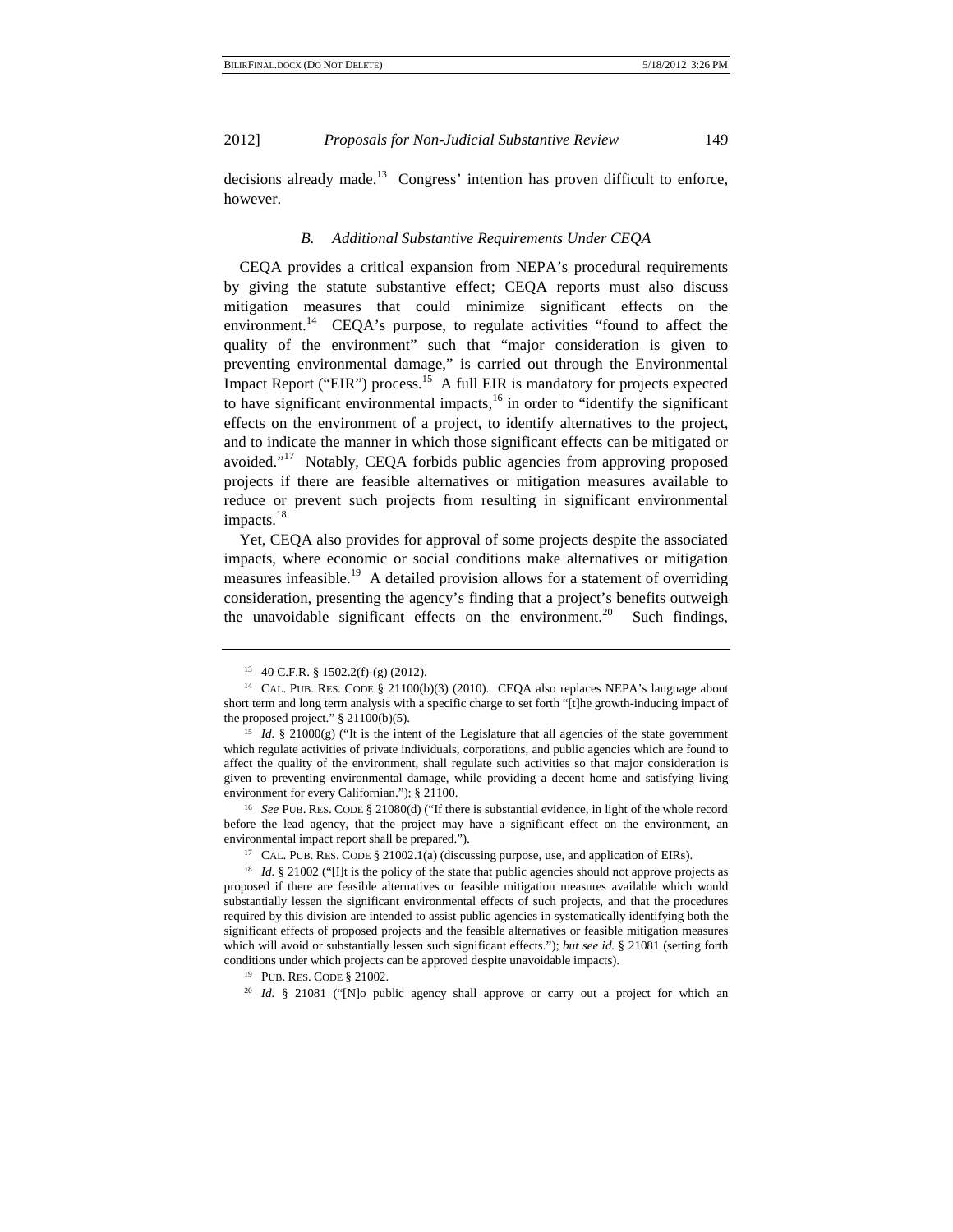frequently accompanying large infrastructure development plans, $^{21}$  are subject to the substantial evidence standard, defined as "fact, a reasonable assumption predicated upon fact, or expert opinion supported by fact."<sup>22</sup>

The critical decision regarding when public benefits might outweigh environmental impacts is left almost entirely to the discretion of the lead agency, provided its decision is supported by enough facts that the conclusion is reasonable "even though other conclusions might also be reached."<sup>23</sup> CEQA offers no further guidance for the policy decision of how to weigh anticipated environmental costs against public benefits, leading to criticisms of inconsistent CEQA application across different jurisdictions.<sup>24</sup> On the other hand, the lack of

(3) Specific economic, legal, social, technological, or other considerations, including considerations for the provision of employment opportunities for highly trained workers, make infeasible the mitigation measures or alternatives identified in the environmental impact report.

(b) With respect to significant effects which were subject to a finding under paragraph (3) of subdivision (a), the public agency finds that specific overriding economic, legal, social, technological, or other benefits of the project outweigh the significant effects on the environment.").

<sup>21</sup> *See, e.g.*, CALIFORNIA HIGH-SPEED RAIL AUTHORITY ("CHSRA"), BAY AREA TO CENTRAL VALLEY HIGH-SPEED TRAIN: CEQA FINDINGS OF FACT AND STATEMENT OF OVERRIDING CONSIDERATION 96-101 (June 2008), *available at* http://www.cahighspeedrail.ca.gov/WorkArea/ DownloadAsset.aspx?id=8083 (adopting findings of overriding consideration detailing both the specific unavoidable impacts and the anticipated benefits of the selected Bay Area to Central Valley

route.). <sup>22</sup> PUB. RES. CODE § 21080(e)(1). The definition also includes a negative description: "Substantial evidence is not argument, speculation, unsubstantiated opinion or narrative, evidence that is clearly inaccurate or erroneous, or evidence of social or economic impacts that do not contribute to, or are not caused by, physical impacts on the environment." PUB. RES. CODE § 21080(e)(2). *See also id.* § 21081.5. CEQA guidelines [implementing regulations] repeat the statutory definitions, but also provide a more permissive interpretation of substantial evidence as "enough relevant information and reasonable inferences from this information that a fair argument can be made to support a conclusion, even though other conclusions might also be reached." CAL. CODE REGS. tit. 14, § 15384 (2012). 23 CAL. CODE REGS. tit. 14, § 15384.

<sup>24</sup> *See* ELISA BARBOUR & MICHAEL TEITZ, CEQA REFORM: ISSUES AND OPTIONS iii, (Pub. Policy Inst. of Cal. 2005), *available at* http://www.ppic.org/content/pubs/op/OP\_405EBOP.pdf

environmental impact report has been certified which identifies one or more significant effects on the environment that would occur if the project is approved or carried out unless both of the following occur:

<sup>(</sup>a) The public agency makes one or more of the following findings with respect to each significant effect:

<sup>(1)</sup> Changes or alterations have been required in, or incorporated into, the project which mitigate or avoid the significant effects on the environment.

<sup>(2)</sup> Those changes or alterations are within the responsibility and jurisdiction of another public agency and have been, or can and should be, adopted by that other agency.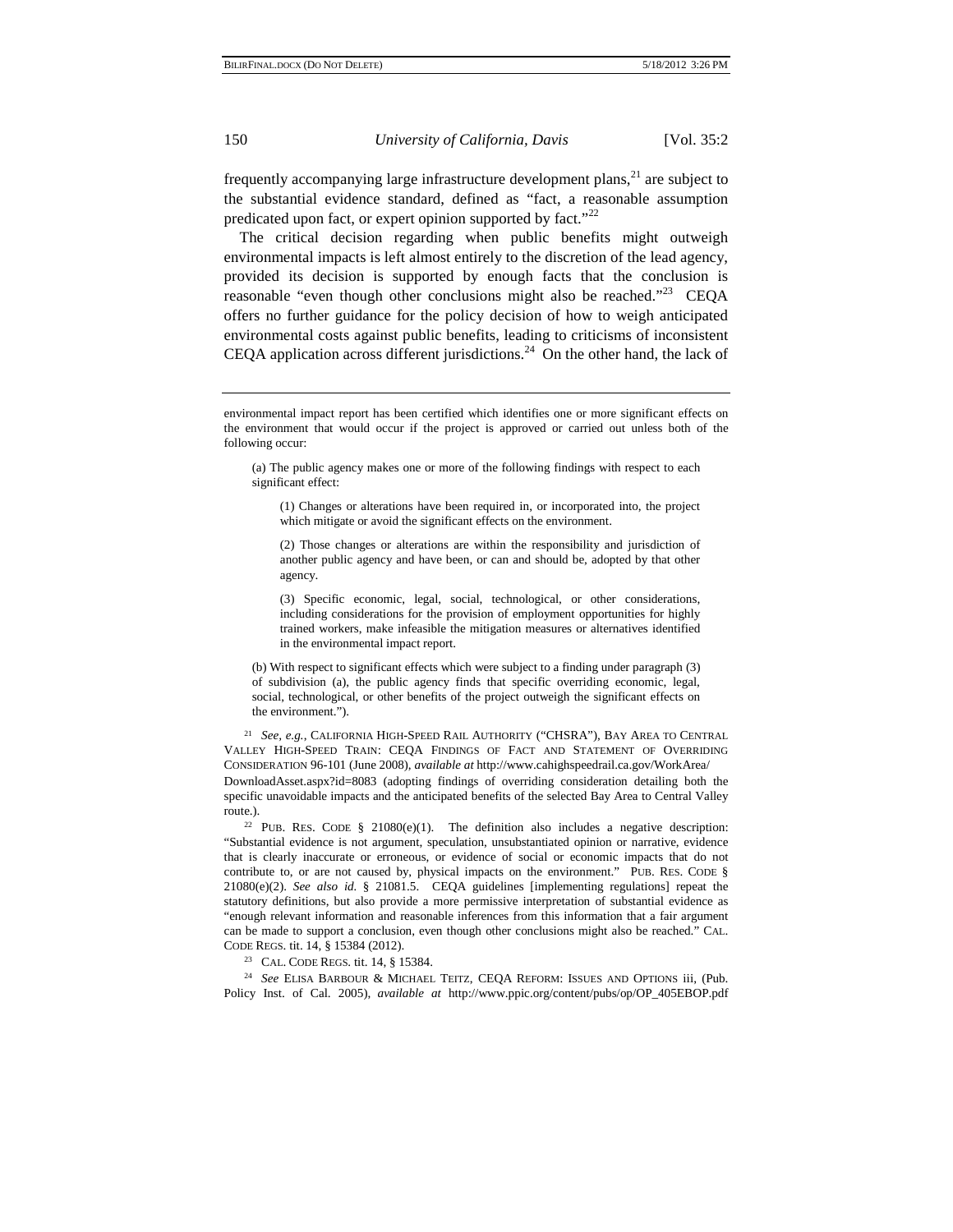rigid standards allows for maximum flexibility in decisionmaking throughout a large and diverse state.<sup>25</sup> When projects have environmental impacts limited to a single jurisdiction, CEQA entrusts policy decisions to local governing bodies that are politically accountable to their constituents. However, the political accountability rationale for CEQA's structure breaks down when projects subject to CEQA apply across regions that may have divergent environmental values.<sup>26</sup> In particular, regional- or state-level projects give appointed officials the discretion to determine that a project's benefits override its environmental impacts, making political accountability even more attenuated.<sup>27</sup> Public input is thereby limited to the public comment process or a legal challenge of the agency's actions.

#### *C. Judicial Review Under CEQA*

Courts reviewing citizen suits against public agencies, particularly in the environmental context, face a unique challenge in balancing deference to agency procedure while maintaining substantive participation rights for the public. Unlike NEPA, which must be challenged under the federal Administrative Procedure Act, CEQA contains its own specific judicial review requirements. Under CEQA, courts may only find a prejudicial abuse of discretion by a lead agency for two reasons: either a procedural flaw, "if the agency has not proceeded in a manner required by law" or a substantive flaw, "if the determination or decision is not supported by substantial evidence."<sup>28</sup> Courts must otherwise defer to the agency's findings and decisions as described in CEQA's regulations:

An EIR should be prepared with a sufficient degree of analysis to provide decisionmakers with information which enables them to make a decision which intelligently takes account of environmental consequences[.] The

<sup>[</sup>hereinafter *PPIC CEQA Report*]. Scholars have identified similar issues in the NEPA context. *See, e.g.*, Bradley Karkkainen, *Toward a Smarter NEPA: Monitoring and Managing Government's Environmental Performance*, 102 COLUM. L. REV. 903, 921-23 (2002) [hereinafter *Karkkainen*] (noting lack of standards governing nature or quality of evidence provided in EIS hinders "meaningful comparisons," aggregation, or synthesis of environmental data over time). 25 *See* PPIC CEQA Report, *supra* note 24, at iii (recognizing CEQA's flexibility in different

settings and deference to local policy choices). 26 *See id.* ("For example, localities may approve projects in spite of adverse effects, and because localities weigh cost and benefits of environmental mitigation differently, project applicants may face inconsistent requirements across jurisdictions . . . [there is a] lack of coordinated state and regional growth and environmental policies.").<br><sup>27</sup> For instance, CHSRA "has a nine-member policy board (five appointed by the governor, two

appointed by the Senate Rules Committee, and two by the speaker of the Assembly) and a core staff." *See Board*, CHSRA, http://www.cahighspeedrail.ca.gov/monthly\_brdmtg.aspx (last visited Mar. 12, 2012).<br><sup>28</sup> CAL. PUB. RES. CODE § 21168.5 (2012).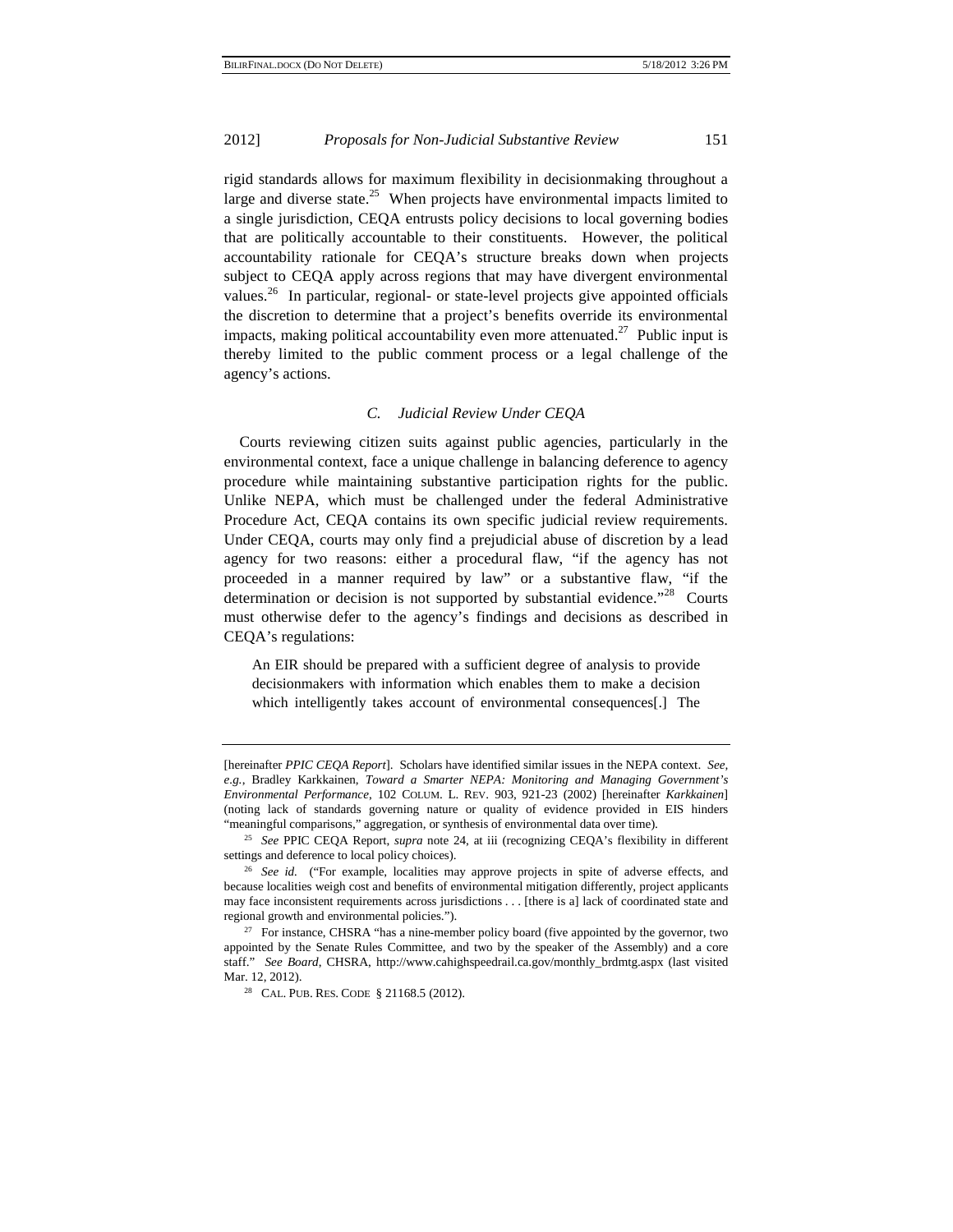courts have looked not for perfection but for adequacy, completeness, and a good faith effort at full disclosure.<sup>29</sup>

Importantly, the regulations do not provide any concrete substantive measures that might indicate adequacy, but instead look for vague standards such as "sufficient" analysis and "good faith effort." This creates a high burden on plaintiffs seeking to invalidate an EIR, so that project opponents cannot readily turn to the judicial review process as a mere delay tactic. $30$ 

CEQA also provides a range of available remedies, allowing judges case-bycase flexibility. An order finding agency non-compliance must include one or more of three available remedies: 1) voiding a decision, finding, or determination either in whole or part, 2) suspending activity on the specific project that could result in an adverse change to the environment until the agency has come into compliance, or 3) mandating that the agency take specific actions to come into compliance.<sup>31</sup> However, courts may not direct the "agency" to exercise its discretion in any particular way. $132$  Thus, while courts may require an agency to perform additional analysis of a problem or to provide more evidence to support its conclusion, they cannot direct the agency to reach a particular outcome or decision. Further provisions limit the application of mandates to only those parts of the agency's action or decisions that are out of compliance, as long as they can be severed without undermining the project's overall CEQA compliance.<sup>33</sup> Therefore, although the CEQA standard of review seems straightforward as laid out in the statute, its implementation in a particular case is highly uncertain.<sup>34</sup>

The following section explores the potential conflict between local environmental values and state-wide infrastructure planning, using the recent example of local opposition to the California High-Speed Rail Authority's ("CHSRA") environmental analysis that the agency relied on to select a preferred Bay Area to Central Valley route alignment in that segment's EIR.

<sup>29</sup> CAL. CODE REGS. tit. 14, § 15151 (2012).

<sup>30</sup> *See, e.g.*, CAL. PUB. RES. CODE § 21003(f) (It is the policy of the state that "[a]ll persons and public agencies involved in the environmental review process be responsible for carrying out the process in the most efficient, expeditious manner in order to conserve the available financial, governmental, physical, and social resources with the objective that those resources may be better applied toward the mitigation of actual significant effects on the environment."); *see also* PPIC CEQA Report, *supra* note 24, at 11-15 (discussing public perceptions of litigation delay in CEQA process).<br><sup>31</sup> CAL. PUB. RES. CODE § 21168.9(a) (2012).<br><sup>32</sup> Id. § 21168.9(c).

<sup>&</sup>lt;sup>33</sup> *Id.* § 21168.9(b).<br><sup>34</sup> Although there is CEQA provision directing courts to ensure that certain judges have particular expertise in CEQA or land use issues, the motivation was arguably for expedient review rather than to promote consistency in judicial review. PUB. RES. § 21167.1(b).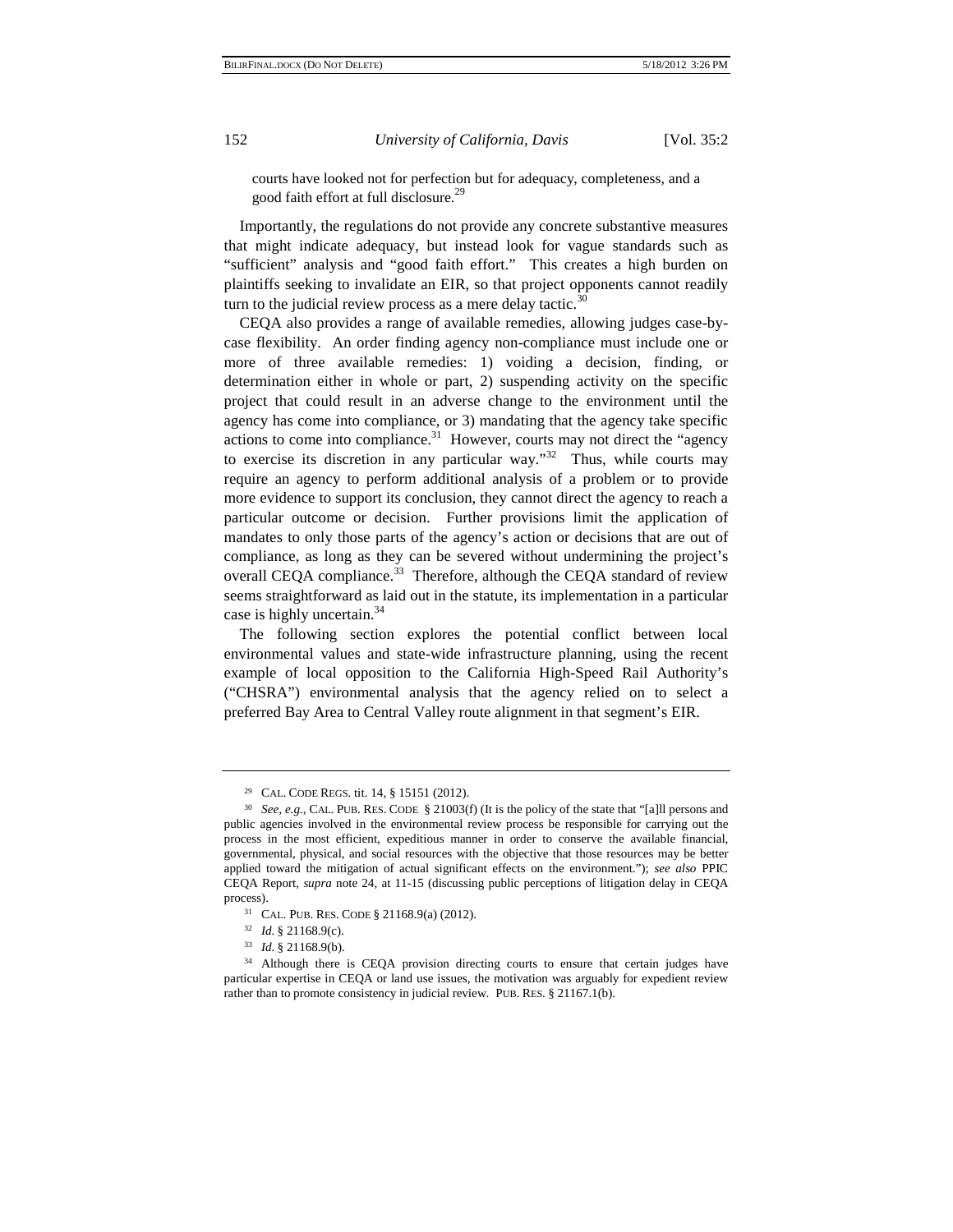# III. CEQA AND THE CALIFORNIA HIGH-SPEED RAIL PROJECT

California has been investigating the feasibility of a high-speed rail project to connect major northern and southern cities for over a decade. The legislature established CHSRA in 1996 to "direct the development and implementation of intercity high-speed rail service" connecting California's major metropolitan areas.35 As concerns about vehicle emissions and global warming have grown in recent years, the project has attracted increasing public attention for its potential environmental benefits in providing an alternative to driving or flying.<sup>36</sup> However, planning a new high-speed rail line requires balancing the immediate environmental damage that is necessary to construct the rail system, and the environmental impacts of continued operation against the anticipated long-term benefits of emission reduction and traffic decongestion.<sup>37</sup> The policy decision to pursue high-speed rail also includes economic assessment of the project's commercial viability, which depends on modeling forecasts of ridership demand and construction costs beyond simply the environmental impact costs.<sup>38</sup> CEQA leaves full discretion over these technical analyses and policy choices solely in

Transportation noted that "[p]ublic subsidies might be justified in some corridors because rail could divert enough passengers from crowded airports and highways, resulting in less adverse environmental impact and lower energy consumption per passenger mile. High-speed rail is relatively noisy, however, and requires long, straight alignments to achieve its high speeds; such corridors could traverse residential areas and sensitive wetlands and lead to fragmented habitats. Moreover, whether high-speed rail corridors would be any easier to build than other major transportation infrastructure is an open question." *In Pursuit of Speed: New Options for Intercity Passenger Transport*, TRANSPORTATION RESEARCH BD. OF THE NAT'L ACADEMIES, http://www.trb.org/Main/Blurbs/In\_Pursuit\_of\_Speed\_New\_Options\_for\_Intercity\_Pass\_153319.as px (last visited Mar. 12, 2012); *see* CBO PASSENGER RAIL STUDY, *supra* note 36, at 23 (discussing 1991 study). 38 *See* U.S. GOV'T ACCOUNTABILITY OFFICE, GAO-09-317, HIGH SPEED PASSENGER RAIL:

<sup>35</sup> PUB. UTIL. CODE § 185030 (2012); *see also* S.B. 1420 (Cal. 1996), *available at* http://www.leginfo.ca.gov/pub/95-96/bill/sen/sb\_1401-1450/sb\_1420\_bill\_960924\_chaptered.html

<sup>(</sup>last visited Mar. 12, 2012). 36 *See, e.g.*, CHSRA, THE BIG PICTURE, (Apr. 2010), *available at* http://www.cahighspeedrail. ca.gov/assets/0/152/159/ea5aa92d-ce37-4255-9bad-30fd66026f3f.pdf (describing high-speed trains as "a cleaner, safer and a more environmentally sound approach than building thousands of freeway miles or a series of new airports"); *cf.* CONG. BUDGET OFFICE, THE PAST AND FUTURE OF U.S. PASSENGER RAIL SERVICE 27 (Sept. 2003) [hereinafter *CBO PASSENGER RAIL STUDY*], *available at* http://www.cbo.gov/sites/default/files/cbofiles/ftpdocs/45xx/doc4571/09-26-PassengerRail.pdf (pointing out "two major weaknesses" of the argument that government-subsidized rail "could reduce congestion at airports and on highways.").<br><sup>37</sup> For instance, a 1991 study of high-speed rail feasibility sponsored by the U.S. Department of

FUTURE DEVELOPMENT WILL DEPEND ON ADDRESSING FINANCIAL AND OTHER CHALLENGES AND ESTABLISHING A CLEAR FEDERAL ROLE 25 (2009) [hereinafter *GAO HIGH SPEED PASSENGER RAIL*], *available at* http://www.gao.gov/new.items/d09317.pdf ("[D]etermining whether any specific proposed line will be viable has proven to be difficult for decision makers. This difficulty is due to uncertainties with the forecasts of riders and cost estimates that project sponsors produce, the lack of agreement and standards regarding how a project's public benefits should be valued and quantified, and the lack of comparison with alternative investments in highway or air infrastructure.").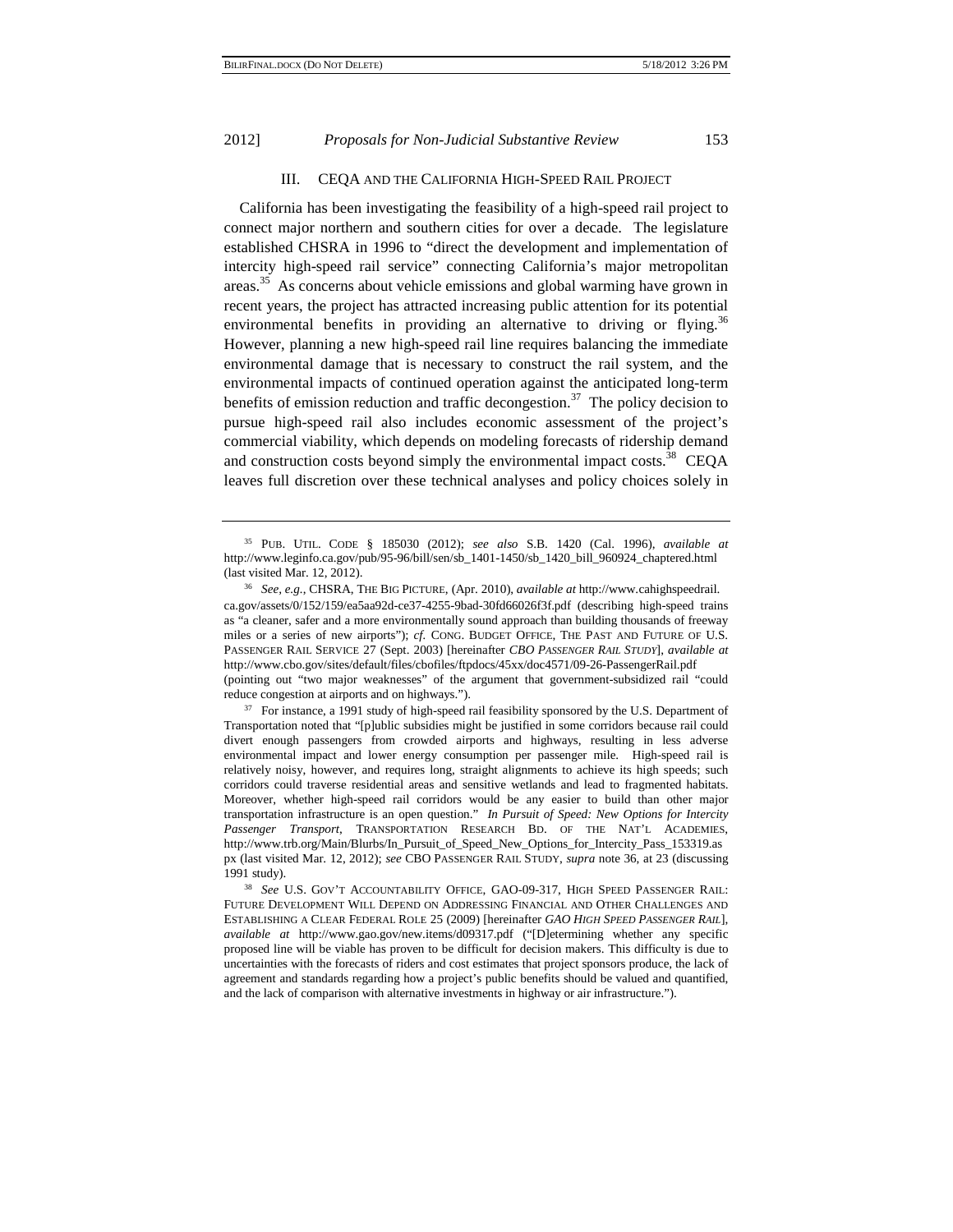the hands of an agency charged with designing the project, $39$  which may be contrary to the overall goals of the process.<sup>40</sup> In particular, CEQA's overarching goal of preventing or mitigating environmental damage provides no direction to agency decisions proceeding on findings of overriding consideration.<sup>41</sup>

Public projects in particular often lack a meaningful opportunity for considering policy goals aside from those held by the lead agency. Presently, the only inputs CEQA requires in the agency's environmental assessment process are consultation with other affected public agencies and a public notice and comment process.<sup>42</sup> Neither of these methods necessarily will affect the agency's policy decisions to pursue a project.<sup>43</sup>

CEQA provides for citizen lawsuits, but the available judicial review does not provide a method for revisiting the policy assumptions driving an agency's decision.<sup>44</sup> As illustrated by the 2009 lawsuit, *Town of Atherton v. CHSRA*,<sup>45</sup>

<sup>39</sup> CAL. PUB. RES. CODE § 21082.1 ("Any draft environmental impact report, negative declaration, or mitigated negative declaration prepared pursuant to the requirements of this division shall be prepared directly by, or under contract to, a public agency."); *see* CHSRA, *Board*, http://www.cahighspeedrail.ca.gov/monthly\_brdmtg.aspx (last visited Mar. 12, 2012) ("The majority of the environmental, planning and engineering work is performed by private firms under contract

with the Authority."). 40 *See, e.g.*, GAO HIGH SPEED PASSENGER RAIL**,** *supra* note 38, at 41 (discussing experiences of Texas' failed attempt to construct high-speed rail, noting that "rail authorities can sometimes be conflicted between advocating for a high speed rail project and objectively determining whether a system is in the 'public convenience and necessity.'").<br><sup>41</sup> *See, e.g., id.* at 28 ("Quantifying public benefits can be difficult, however, and the level at

which to value some benefits can be subject to disagreement. Furthermore, there are currently multiple federal guidelines in the United States for valuing public benefits, yet none have been designated for use in analyzing proposed high speed rail projects."). 42 *See* CAL. PUB. RES. CODE § 21104(a) ("Prior to completing an [EIR], the state lead agency

shall consult with, and obtain comments from, each responsible agency, trustee agency, any public agency that has jurisdiction by law with respect to the project, and any city or county that borders on a city or county within which the project is located . . . and *may consult with* any person who has special expertise with respect to any environmental impact involved" (emphasis added); § 21153. Other sections of CEQA set out similar provisions specific to classes of projects. For instance, projects of regional significance require at least one public "scoping meeting" (§ 21083.9), and transportation projects require consultation with "transportation planning agencies and public agencies which have transportation facilities within their jurisdiction which could be affected by the

project" (§ 21092.4). 43 *See* Karkkainen, *supra* note 24, at 923-24 & n.92 (discussing conclusions from Council on Environmental Quality's 1997 study of NEPA effectiveness, that environmental analysis through EIS process likely occurs "too late" to influence agency and private sector planning and after "alternatives and strategic choices are foreclosed"). Although consultation with other public agencies is required, substantive comments are limited to "those activities involved in a project that are within an area of expertise of the agency or that are required to be carried out or approved by the agency." *See, e.g.*, PUB. RES. CODE § 21104(c). 44 *See* PUB. RES. CODE § 21168.9(c) ("Nothing in this section authorizes a court to direct any

public agency to exercise its discretion in any particular way").

<sup>45</sup> Town of Atherton v. Cal. High-Speed Rail Auth., No. 34-2008-80000022 (Sacr. Super. Ct. 2009). Subsequent citations to case materials refer to items by docket title, *available at* https://services.saccourt.com/publicdms2/DefaultDMS.aspx (last visited Mar. 12, 2012) (follow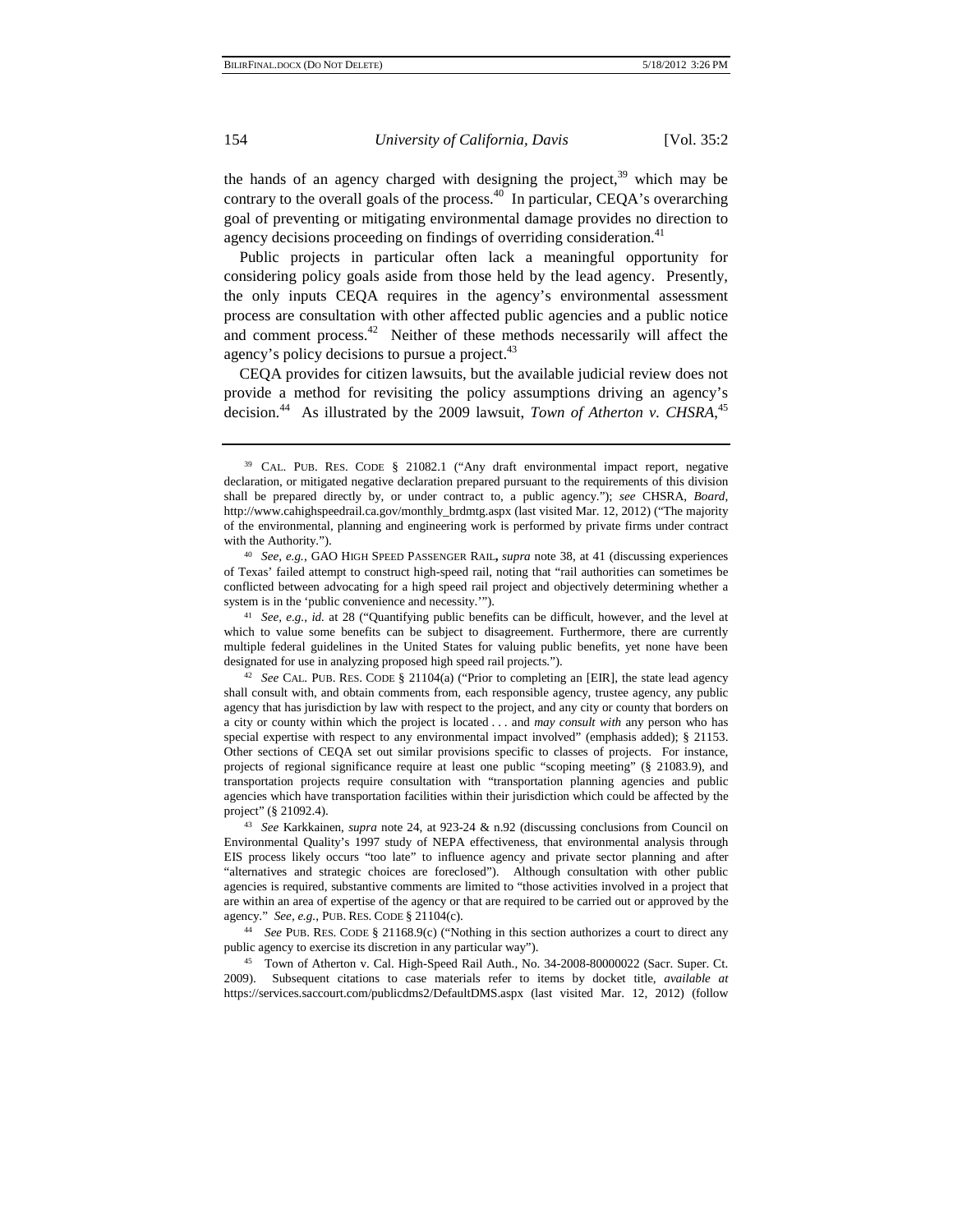even when litigants succeed in demonstrating an agency's failure of procedure or substantial evidence in the CEQA process, the court will direct the agency to narrowly address particular flaws in the agency's analysis or presentation, rather than to reconsider its substantive decision.

#### *A. High-Speed Rail Final Program EIR and Route Selection Challenge*

CHSRA released the draft EIR for the high-speed rail project in January 2004, which included a preliminary decision on the proposed route from the Bay Area to the Central Valley, proceeding through the Pacheco Pass. Based on comments received, including "[s]upport for the investigation of the Altamont Pass as [a high-speed train] alignment option between the Central Valley and the Bay Area,<sup>"46</sup> the final EIR delayed the decision concerning the specific route between the Bay Area and the Central Valley for further study, even as the rest of the High-Speed Rail Program EIR was approved in December 2005.<sup>47</sup> CHSRA then issued a separate draft programmatic EIR for the Bay Area route in 2007, which studied numerous variations of two main alternatives, proceeding through either Pacheco Pass or Altamont Pass.<sup>48</sup> The agency approved the Final Program EIR ("FPEIR") for the Bay Area route in July 2008, selecting the Pacheco Pass route due to finding that any route through Altamont Pass would have greater "constructability issues and logistical constraints."<sup>49</sup>

However, several local governments felt their comments had not been adequately addressed in the EIR process, and suspected that the route alignment presented in the final EIR was the product of a predetermined political decision.<sup>50</sup> Because CEQA only permits challenging a final EIR through the

<sup>&</sup>quot;Proceed to Document Search" hyperlink; then enter appropriate "Case Number" and "Event Date" and search). 46 CHSRA, CALIFORNIA HIGH-SPEED TRAIN: FINAL PROGRAM EIR/EIS 8-11 (Aug. 2005)

<sup>[</sup>hereinafter *STATEWIDE FINAL PROGRAM EIR/EIS*], *available at*  http://www.cahighspeedrail.ca.gov/assets/0/152/198/91183651-fa20-4231-8f46-6065b7e80e48.pdf (summarizing comments received from public agencies and at public hearings). 47 *See, e.g.*, Letter from U.S. Envt'l Prot. Agency Region IX to Mark Yachmetz, Assoc. Adm'r

of R.R. Dev., Fed. R.R. Admin., (Aug. 31, 2004), *available at* http://www.epa.gov/region9/nepa/

letters/CalifHiSpeedTrainSysDPEIS-DEIR.pdf (noting "specific objections to impacts that would result from the two Bay Area to Merced alignments" and concluding document overall provided "Insufficient Information"). *See also* STATEWIDE FINAL PROGRAM EIR/EIS, *supra* note 45, at S-19 (noting that statewide EIR identified only "broad preferred corridor between the Bay Area and the Central Valley containing a number of feasible route options within which further study will permit the identification of a single preferred alignment option."). 48 *See* CHSRA, BAY AREA TO CENTRAL VALLEY HST FINAL PROGRAM EIR/EIS P-1

<sup>(</sup>published May 2008; certified July 2008) [hereinafter, BAY AREA 2008 FPEIR] *available at*  http://www.cahighspeedrail.ca.gov/assets/0/152/03c3cf10-5856-486b-8293-ad46f527a5e0.pdf

<sup>(</sup>describing circulation of draft EIR). 49 *Id.* at 8-12-8-14 (comparing different aspects of Pacheco and Altamont routes in discussion of preferred alignments). 50 *See* Complaint at 2-3, *Town of Atherton*, No. 34-2008-80000022 (Sac. Super. Ct., Aug. 8,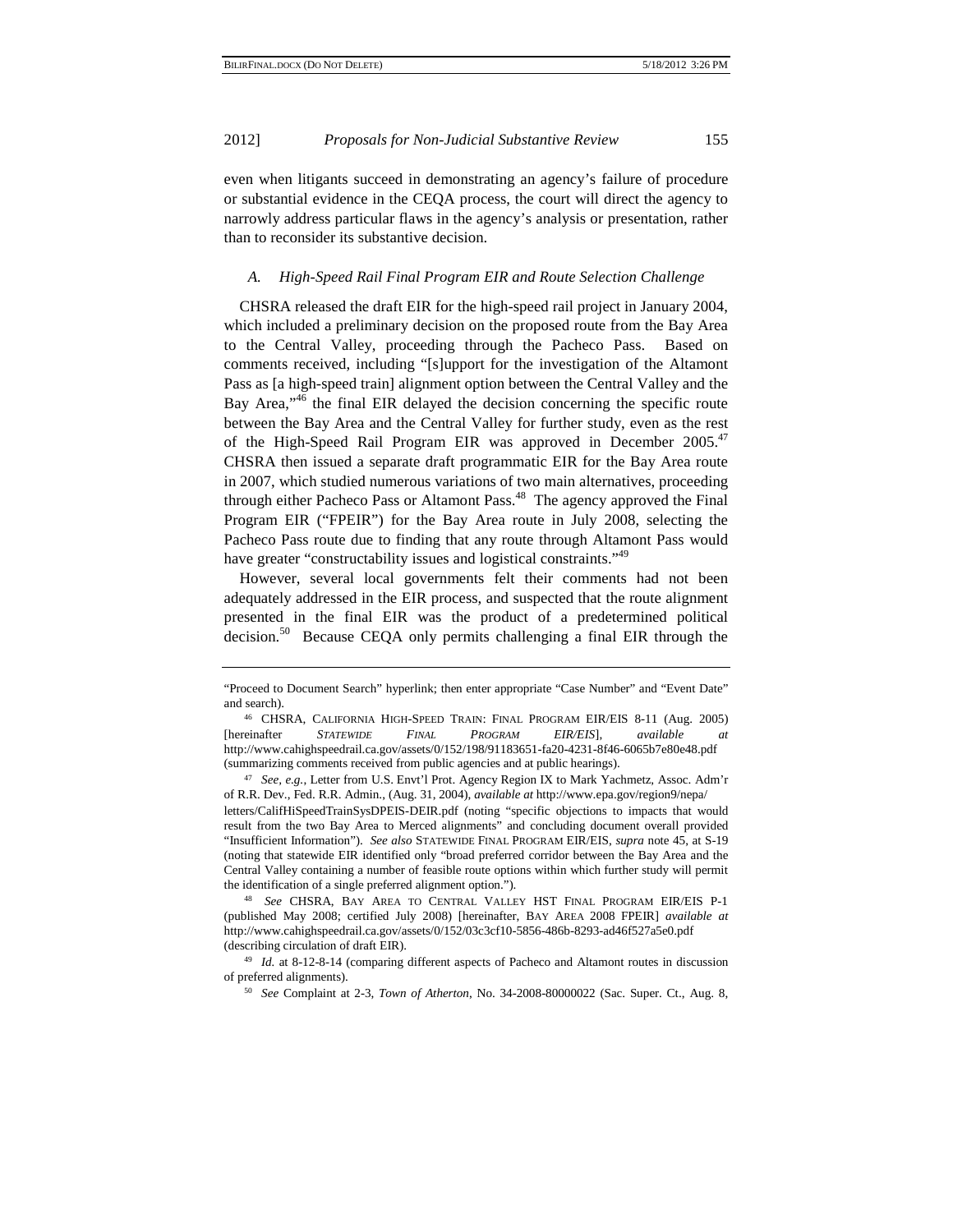courts, plaintiff cities and environmental watchdog organizations filed suit, alleging overall that the FPEIR was inadequate under CEQA and was therefore wrongly approved by CHSRA.<sup>51</sup> Plaintiffs highlighted concerns that the agency did not give adequate attention to their comments, leading them to allege that the FPEIR was biased in favor of approving the Pacheco Pass route.<sup>52</sup> Additionally, plaintiffs raised the concern that the level of analysis addressing significant impacts and proposed mitigation measures did not satisfy CEQA's requirements.

In *Town of Atherton*, the complaint first alleged that the agency violated CEQA by certifying an EIR with four specific flaws: inadequate project description, failure to fully disclose and adequately analyze the project's significant environmental impacts, failure to adequately mitigate the project's significant impacts, and failure to include an adequate analysis of project alternatives. $53$  Second, plaintiffs argued that the agency violated CEQA by failing to recirculate a draft program EIR in response to new information or changed circumstances. After the comment period on the draft program EIR closed, Union Pacific Railroad objected to the agency's plans to use Union Pacific's right-of-way as the project right-of-way, casting doubt on the route selection criteria without affording the public opportunity to comment on that aspect of the plan.<sup>54</sup> Third, plaintiffs alleged that the agency's CEQA findings accompanying the approval of the project EIR were not supported by substantial evidence, as required by CEQA.<sup>55</sup> Plaintiffs sought both declaratory and injunctive relief, to vacate and set aside the certification of the FPEIR and the project approval, and to require agency reconsideration of the specific inadequacies.<sup>56</sup>

The court issued a ruling on the merits in August 2009, and issued a writ of mandate in November rescinding approval of the FPEIR for the project and

<sup>2008) (</sup>alleging that CHSRA Board was improperly predisposed towards selecting the Pacheco Pass alignment alternative.).

<sup>51</sup> Plaintiffs included the Town of Atherton, the City of Menlo Park, Transportation Solutions Defense and Education Fund ("TRANSDEF"), California Rail Foundation, and Bayrail Alliance. *Id.*

at 1-2. 52 *Id.* at 9 ("Even though the time period for public review and comment on the DPEIR/S had already closed and even though responses to comments on the DEPEIR/S had not yet been completed or provided to the CHSRA Board, the staff recommendations designated the Pacheco Alignment Alternative as the preferred alternative" in November 2007). *Cf.* NEPA Guidelines, 40 C.F.R.  $\S$  1502.2(g) (2012) ("Environmental impact statements shall serve as the means of assessing the environmental impact of proposed agency actions, rather than justifying decisions already made.").<br>
<sup>53</sup> Complaint at 10-17, *Town of Atherton*, No. 34-2008-80000022 (Aug. 8, 2008).<br>
<sup>54</sup> *Id.* at 17.<br>
<sup>55</sup> *Id.* at 17-18.<br>
<sup>56</sup> To accompany the writ, petitioners sought a temporary restraining order and prelim

injunction on any activities that might harm the environment until the agency took actions to bring the FEIR into compliance with CEQA, but the court denied a stay of project-level environmental studies. *See* Order, *Town of Atherton*, No. 34-2008-80000022 (Oct. 29, 2009).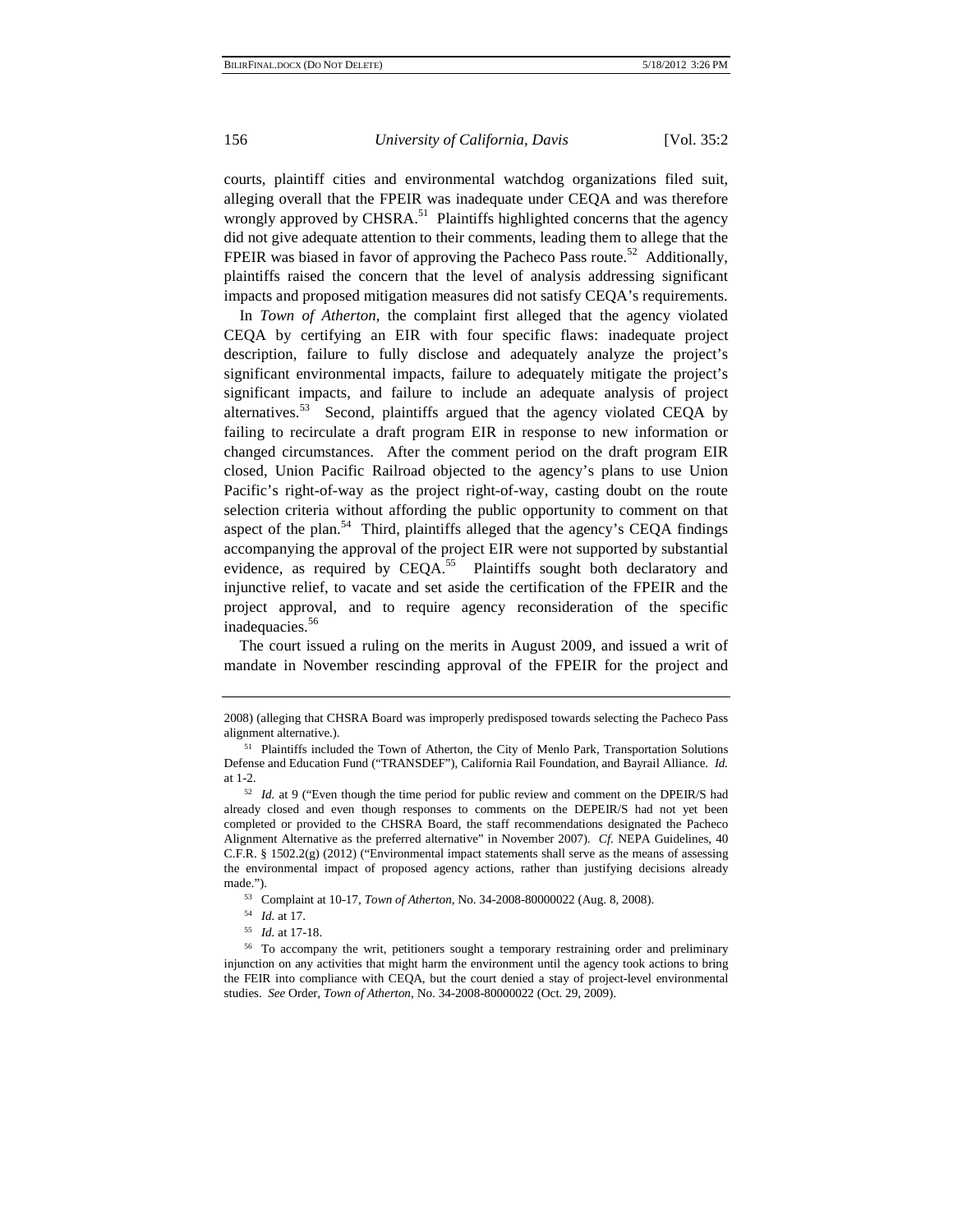remanding the FPEIR to the agency for revision and recirculation.<sup>57</sup> To support its holding, the court relied heavily on the issue of Union Pacific's refusal to share its right-of-way with the high-speed rail project. The court found fully in favor of plaintiffs on the second count of the complaint, holding that CHSRA failed to revise and recirculate the FPEIR after learning of this new information,<sup>58</sup> and noting that without access to the existing right-of-way, the EIR would need to discuss the costs and local impacts from taking additional land needed for an alternate right-of-way.<sup>59</sup> The court rejected the agency's claims that it did not plan to rely on the right-of-way based on the maps and photographs included in the record, $60$  and found the project description of the planned track placement between San Jose and Gilroy "was inadequate even for a programmatic EIR."<sup>61</sup> The lack of specificity in the FPEIR obscured necessary analysis of impacts, such as the displacement of local homes and businesses and the effects of Union Pacific's continued use of its existing rightof-way for its freight operations.<sup>62</sup>

However, the outcome was not a clear victory for plaintiffs since the court also upheld many aspects of the FPEIR analysis that plaintiffs challenged. Though the final judgment declared the project description inadequate overall, the court upheld the FPEIR analysis concerning most of the significant environmental impacts identified in the complaint. The court found that only land use impacts and vibration impacts lacked substantial evidence in the record, while analysis of mitigation for certain other impacts, such as noise impacts and impacts on heritage trees, were properly deferred to project-level environmental review.63 Additionally, the court upheld respondent's analysis of project alternatives as meeting the procedural and evidentiary requirements of CEQA. Counter to plaintiffs' goal of reconsidering the Altamont pass alternative, the court stated that "the FPEIR studied a reasonable range of alternatives and presented a fair and unbiased analysis."64 Moreover, the court held that CHSRA met the substantial evidence standard to support its conclusion "that putting the [high-speed train] system over the existing, out-of-service Dumbarton Rail Bridge is not reasonable."<sup>65</sup>

<sup>57</sup> *See* Ruling on Submitted Matter, *Town of Atherton*, No. 34-2008-80000022 (Aug. 26, 2009);

<sup>&</sup>lt;sup>58</sup> Ruling on Submitted Matter at 21, *Town of Atherton*, No. 34-2008-80000022 (Aug. 26, 2009). 59 *Id.* at 15-16. 60 *Id.* at 19. 61 *Id.* at 6. 62 *Id.*

<sup>63</sup> *Id.* at 13, 16. 64 *Id.* at 17. 65 *Id.*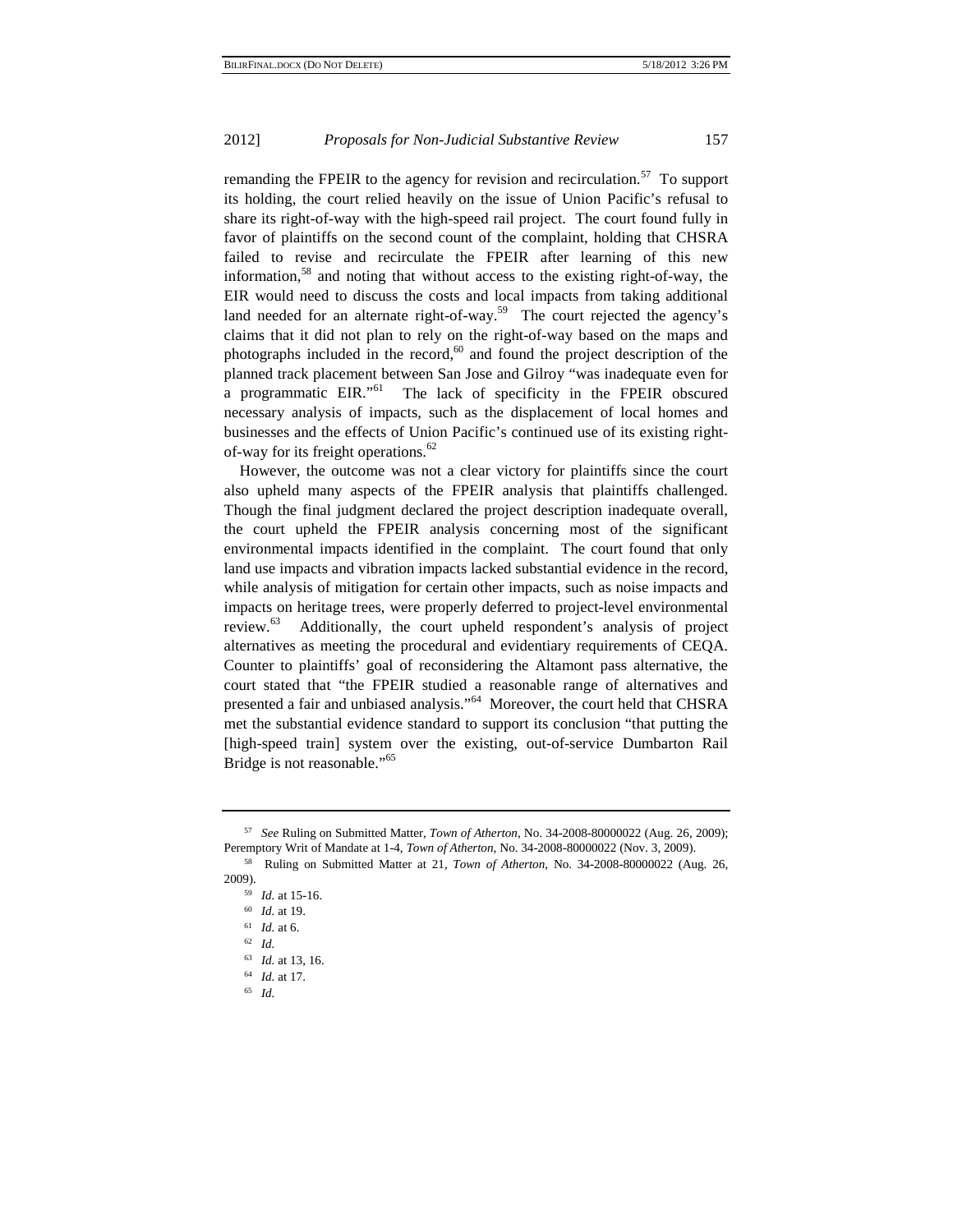# *B. Limits of Judicial Review*

 $CEQA's$  presumption that an EIR is adequate until proven otherwise<sup>66</sup> essentially restricts plaintiffs to procedural challenges, despite the substantial evidence standard that an EIR must meet. Although plaintiffs can raise challenges addressing substantive aspects of an EIR, such as scope of analysis, methodology, or reliability of data, courts will reject those challenges unless an EIR is "clearly inadequate or unsupported" or the agency "applied an erroneous legal standard."<sup>67</sup> Furthermore, because courts are prohibited from directing an agency's exercise of discretion, even when a court finds an EIR inadequate the court may only remand the project approval and EIR analysis back to the agency to supply an explanation in enough detail to satisfy the substantial evidence standard. Thus, in *Town of Atherton*, although the court permissibly indicated that the agency's assessments of rights-of-way use and ownership were inadequate under CEQA, it did not direct the agency to reconsider any particular route.<sup>68</sup> The court's holding that the maps and drawings in the record "strongly indicate[d]" that the agency wrongly claimed its route would be independent of Union Pacific's right-of-way<sup>69</sup> was based on the apparent inconsistency between the agency's statement and the evidence in the record, but did not require the reconsideration of specific alternatives. The final judgment requiring CHSRA to rescind its approval and recirculate a revised draft EIR was more firmly grounded on the procedural requirement that an agency recirculate an EIR if significant new information is added to the EIR. The guidelines list examples of significant information requiring recirculation, for instance, if a new significant impact would result, or if the draft was fundamentally inadequate or conclusory in a way that precluded meaningful public participation.<sup>70</sup> Because the court found that the EIR failed to provide detailed analysis of the potential impacts of obtaining an independent right-of-way, it ordered the agency to rescind approval of its EIR until the agency brought the identified problems into compliance.<sup>71</sup>

Judicial review is even more limited when reviewing CEQA projects that proceed on findings of overriding consideration. For projects without such findings, for instance, courts might rely on evidence showing that mitigation measures adopted would be insufficient to mitigate the environmental impacts of a project, and remand for further mitigation. Findings of overriding

<sup>66</sup> *See* CAL. PUB. RES. CODE § 21167.3 (2012). 67 *See* Fed'n of Hillside and Canyon Ass'ns v. City of L.A., 100 Cal. Rptr. 2d 301, 307 (Cal. Ct.

App. 2000).<br><sup>68</sup> Ruling on Submitted Matter at 21, *Town of Atherton*, No. 34-2008-80000022 (Aug. 26, 2009).

<sup>&</sup>lt;sup>69</sup> *Id.* at 19.<br><sup>70</sup> *See* CAL. CODE REGS. tit. 14, § 15088.5 (2012).

<sup>71</sup> Ruling on Submitted Matter at 6, 21, *Town of Atherton*, No. 34-2008-80000022 (Aug. 26, 2009).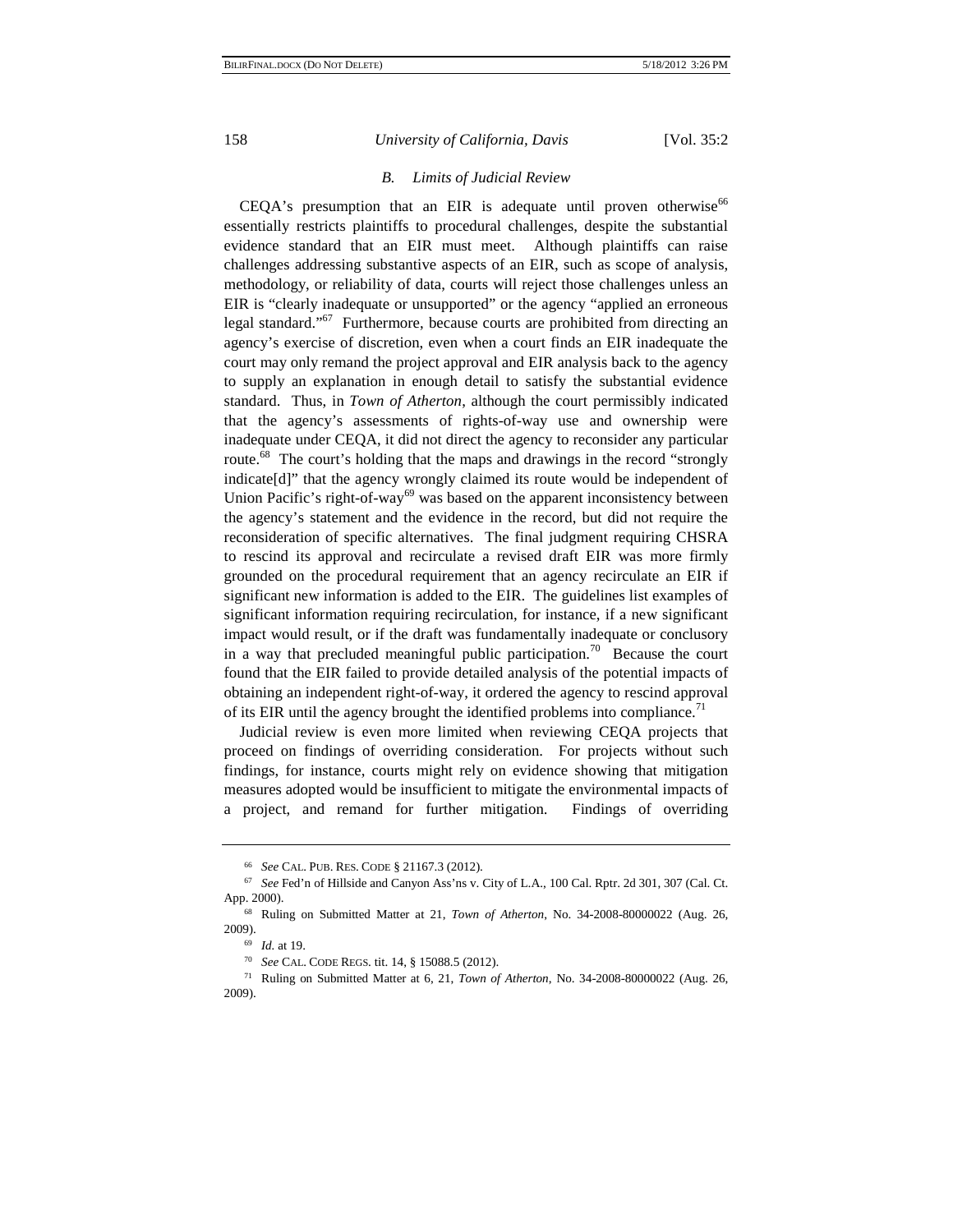consideration, however, are not subject to CEQA's primary policy mandate to avoid or significantly reduce environmental damage, but only to the substantial evidence standard.<sup>72</sup> Therefore, a reviewing court must defer to the agency's decision if it is a reasonable option under all the facts.<sup>73</sup> Notably, court decisions finding EIR inadequacies often recommend that agencies adopt a statement of overriding considerations to overcome flaws in the feasibility or enforceability of mitigation options.<sup>74</sup> Courts will only overturn findings of overriding consideration for inadequate description of the agency's reasoning,<sup>75</sup> or if "its conclusions are based on misrepresentations of the contents of the EIR or it misleads the reader about the relative magnitude of the impacts and benefits the agency has considered."<sup>76</sup> Courts have repeatedly rejected CEQA claims that could be characterized primarily as policy disputes.<sup>7</sup>

In the Bay Area route FPEIR, the agency's discussion of preferred alignments

<sup>75</sup> *See, e.g.*, Uphold Our Heritage v. Town of Woodside, 54 Cal. Rptr. 3d 366, 374-76 (Cal. Ct. App. 2007) (upholding trial court determination that EIR failed to provide sufficient evidence to

<sup>&</sup>lt;sup>72</sup> *Compare* CAL. PUB. RES. CODE § 21000(g) (2012) (citing legislature's overall intent in CEQA to "regulate such activities [affecting the quality of the environment] so that major consideration is given to preventing environmental damage, while providing a decent home and satisfying living environment for every Californian.") *with* CAL. CODE REGS. tit 14, § 15093(b) ("When the lead agency approves a project which will result in the occurrence of significant effects which are identified in the final EIR but are not avoided or substantially lessened, the agency shall state in writing the specific reasons to support its action based on the final EIR and/or other information in the record. The statement of overriding considerations shall be supported by substantial evidence in the record."). 73 *See* Citizens of Goleta Valley v. Bd. of Supervisors, 197 Cal. App. 3d 1167, 1177 (1988)

<sup>(&</sup>quot;[T]he reviewing court must resolve reasonable doubts in favor of the administrative findings and decision.") (citing Topanga Ass'n for a Scenic Cmty. v. County of L.A, 11 Cal.3d 506, 514 (Cal. 1974)).

<sup>74</sup> *See, e.g.*, Fed'n of Hillside and Canyon Ass'ns v. City of L.A., 100 Cal. Rptr. 2d 301, 312-13 (Cal. Ct. App. 2000) ("The city may comply with CEQA by amending the [City General Plan Framework ("GPF")] so that effective mitigation measures are required as a condition of the development allowed under the GPF or by . . . making a finding of overriding considerations as to the significant effects on transportation."); Gray v. County of Madera, 85 Cal. Rptr. 3d 50, 68 (Cal. Ct. App. 2008) ("Thus, the County is improperly deferring the study of whether building such a system is feasible until the significant environmental impact occurs. The County could have approved the Project even if the Project would cause significant and unavoidable impacts on water despite proposed mitigation measures if the County had adopted a Statement of Overriding Considerations that made such findings.").

support agency's claim that mitigation measures were economically infeasible).<br><sup>76</sup> Woodward Park Homeowners Ass'n, Inc. v. City of Fresno, 58 Cal. Rptr. 3d 102, 128 (Cal. Ct. App. 2007).

<sup>77</sup> *See, e.g.*, Cal. Native Plant Soc'y. v. City of Santa Cruz, 99 Cal. Rptr. 3d 572, 604 (Cal. Ct. App. 2009) ("Appellants nevertheless attack the infeasibility determination in this case, asserting that the City 'rejected the alternatives simply because they did not like them, not because they were truly infeasible.' As we see it, however, appellants' assertion represents nothing more than a 'policy disagreement with the City.'") (internal citations omitted); No Slo Transit, Inc. v. City of Long Beach, 242 Cal. Rptr. 760, 767 (Cal. Ct. App. 1987) ("CEQA does not provide a forum for attacking the policy decision to proceed. Nor do disagreements among experts require the invalidation of an EIR.") (citing CAL. CODE REGS. tit. 14, § 15151).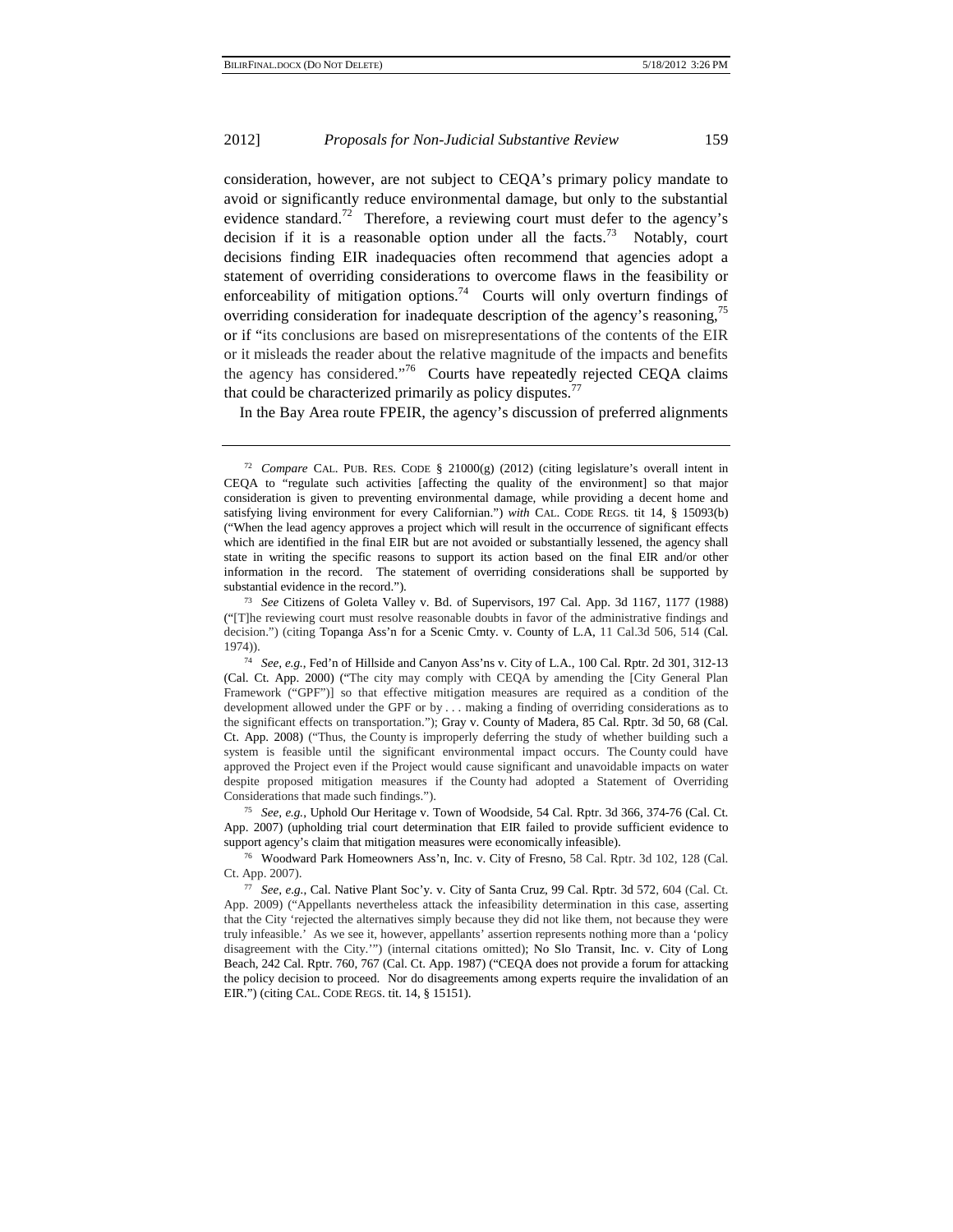directly acknowledges the controversy over alignment choice, noting that input from federal, state, regional, and local agencies as well as the general public raised a range of concerns for all the proposed routes through the Bay Area.<sup>78</sup> Yet, by adopting findings of overriding consideration, the agency could proceed with any policy choice provided that the discussion was sufficiently detailed to constitute substantial evidence of the agency's reasoning process.<sup>79</sup> In short, based on its assessment of different alignments in its EIR, CHSRA could have chosen any of the routes, highlighted its benefits over the others, and a court would have to find that its decision was reasonable. The *Town of Atherton* Plaintiffs' frustrations with this apparent lack of standards or substantive review, necessarily expressed as procedural challenges to the EIR, unsurprisingly yielded procedural remedies.<sup>80</sup> Courts' deference to agency findings of overriding consideration essentially permits agencies' overly broad and unreviewable discretion to approve projects for which mitigation measures are infeasible, no matter the consequences for the affected populations.

#### *C. Continued Controversy*

Challenges to the high-speed rail project continued to arise from a variety of sources. In November 2008, while the challenge to the Bay Area to Central Valley route was still underway, state voters passed Proposition 1A, which approved bonds of \$9.95 billion to help finance high-speed rail development in California.<sup>81</sup> One effect of the bond measure was to impose additional voter requirements on the project; the newly approved legislation introduced conditions for overall route times, financial feasibility measures, and created an independent "peer review" panel to review the agency's implementation plans.<sup>82</sup> The successful ballot measure also brought increased public attention to the review process, particularly the substantive analysis addressing ridership estimates and the overall financial feasibility of the project.

<sup>78</sup> BAY AREA 2008 FPEIR, *supra* note 48, at 8-3-8-13. 79 *See* CODE REGS. tit. 14, § 15093(b) (2012).

<sup>80</sup> *See also* PPIC CEQA Report, *supra* note 24, at 14 ("Some observers have argued that CEQA may actually facilitate development by channeling citizen opposition into a predictable process.").

<sup>81</sup> *What is Proposition 1A?*, CHSRA, http://www.cahighspeedrail.ca.gov/prop1A.aspx (last visited Mar. 12, 2012); *see also* CHSRA, *Relevant Legislation*, http://www.cahighspeedrail.ca.gov/ relevant\_legislation.aspx (last visited Mar. 12, 2012) (summarizing AB 3034, High-Speed Trains Bond Act of 2008). The bill relied on the 2005 certified EIR for the state project, but did not address the ongoing controversy with the Bay Area to Central Valley Program EIR. *Id.*

<sup>&</sup>lt;sup>82</sup> CAL. PUB. UTIL. CODE § 185035(a) (2012) ("The authority shall establish an independent peer review group for the purpose of reviewing the planning, engineering, financing, and other elements of the authority's plans and issuing an analysis of appropriateness and accuracy of the authority's assumptions and an analysis of the viability of the authority's financing plan, including the funding plan for each corridor required pursuant to subdivision (b) of Section 2704.08 of the Streets and Highways Code.").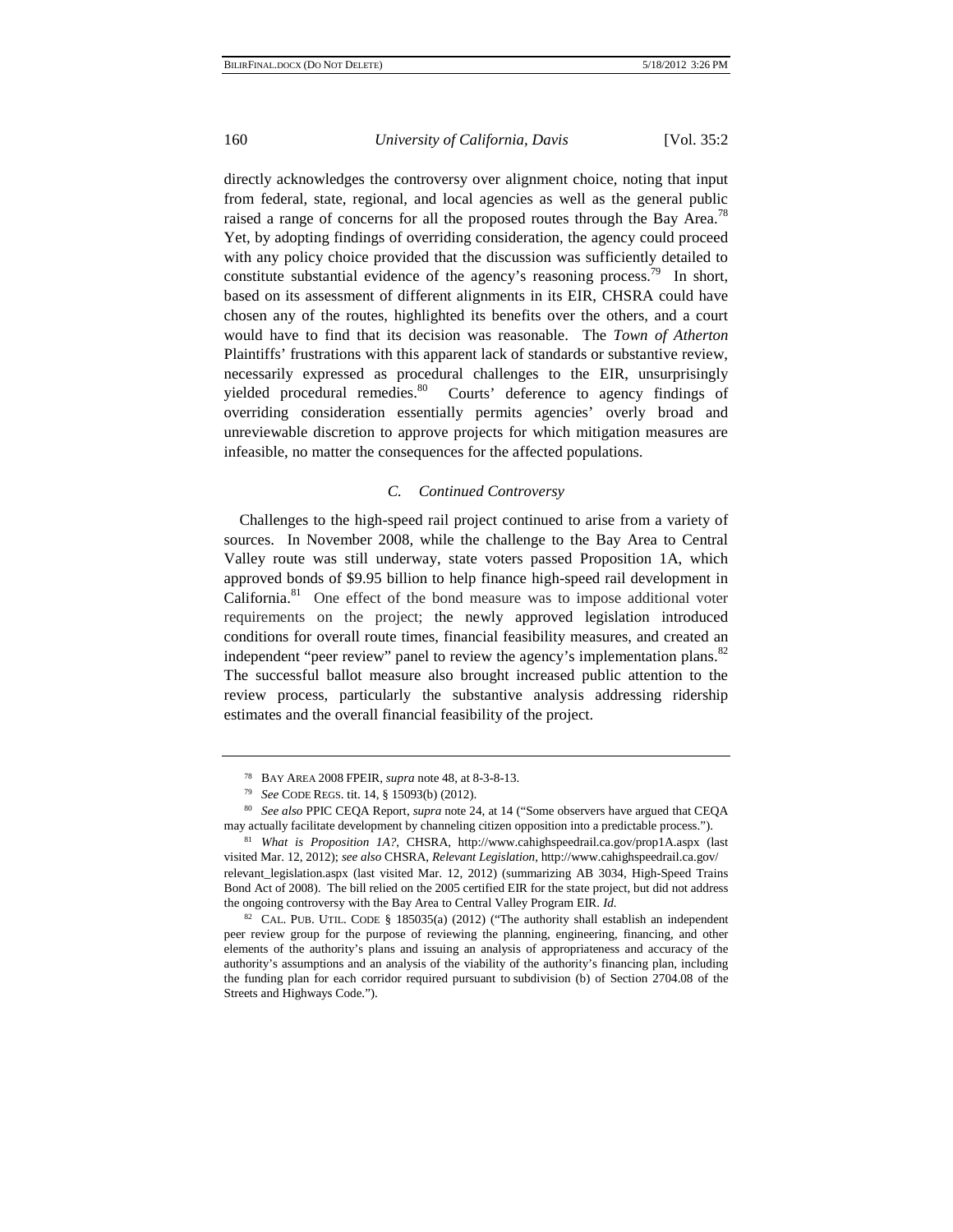Public concern about ridership assumptions prompted CHSRA to publish a memorandum in March 2010 clarifying the agency's use of ridership models, noting that "[w]hile a peer review process may also review and comment upon the reasonableness of model results, peer review generally does not approve or accept specific model details."83 Plaintiffs in *Town of Atherton* learned of discrepancies between the ridership analysis relied on by CHSRA and the analysis that appeared in the EIR, and hired independent experts to evaluate the model.<sup>84</sup> They presented their conflicting findings as comments to the revised draft EIR issued by CHSRA, and simultaneously attempted to challenge the agency by extending the original lawsuit, in May  $2010$ <sup>85</sup> Researchers at the University of California at Berkeley ("UC Berkeley") also analyzed the highspeed rail ridership studies at the request of the California Senate Transportation and Housing Committee, and issued a final report in June 2010 finding "significant problems that render the key demand forecasting models unreliable for policy analysis."<sup>86</sup> Nevertheless, CHSRA certified the revised final EIR in September 2010 and adopted new findings of overriding consideration approving the Pacheco Pass route, $87$  claiming that the route selection was not influenced by ridership because both the Pacheco and Altamont Pass alignments predicted high ridership.<sup>88</sup>

Plaintiffs brought a new lawsuit in October 2010, challenging the sufficiency of the revised EIR documents under CEQA. Plaintiffs alleged that, contrary to CHSRA's claims that ridership was not material to the route selection, the agency required accurate ridership forecasts to assess feasible alternatives,

<sup>83</sup> Memorandum from Mehdi Morshed, Exec. Dir., CHSRA Bd., to Chairman Pringle and Members of the CHSRA Bd. (Mar. 3, 2010) at 1, 4-5, *available at* http://www.cahighspeedrail.ca.gov/assets/0/152/198/4a85c722-26c2-4ffd-beee-6aafbf701e90.pdf. 84 *See Ridership Challenge*, TRANSDEF, http://www.transdef.org/HSR/Ridership.html (last

visited Mar. 12, 2012) (summarizing timeline and outcome of additional litigation addressing ridership models). 85 *Id.*

<sup>86</sup> DAVID BROWNSTONE, MARK HANSEN, AND SAMER MADANAT, REVIEW OF "BAY AREA/CALIFORNIA HIGH-SPEED RAIL RIDERSHIP AND REVENUE FORECASTING STUDY" 2 (Univ. of Cal., final report, June 2010), *available at* http://www.its.berkeley.edu/publications/UCB/2010/ RR/UCB-ITS-RR-2010-1.pdf. 87 *See Bay Area to Central Valley Revised Final Program EIR*, CHSRA

http://www.cahighspeedrail.ca.gov/ba\_cv\_program\_eir\_old.aspx (last visited Mar. 12, 2011) (providing chronology and links to revised EIR documents); *see also* HSRA Resolution 11-11 (Cal. 2010), *available at* http://www.cahighspeedrail.ca.gov/assets/0/152/281/a8f44c5a-26a5-4456-ba01- 1bd5d76cd933.pdf (adopting new findings of overriding consideration). 88 CHSRA, BAY AREA TO CENTRAL VALLEY HIGH-SPEED TRAIN REVISED FINAL PROGRAM

ENVIRONMENTAL IMPACT REPORT 7-19 (vol. 1, Aug. 2010), *available at*  http://www.cahighspeedrail.ca.gov/assets/0/152/198/b0593616-e103-4685-95df-8f3cec116583.pdf (concluding "that both the Pacheco Pass and Altamont Pass alternatives have high ridership potential and that ridership and revenue do not differentiate between these alternatives").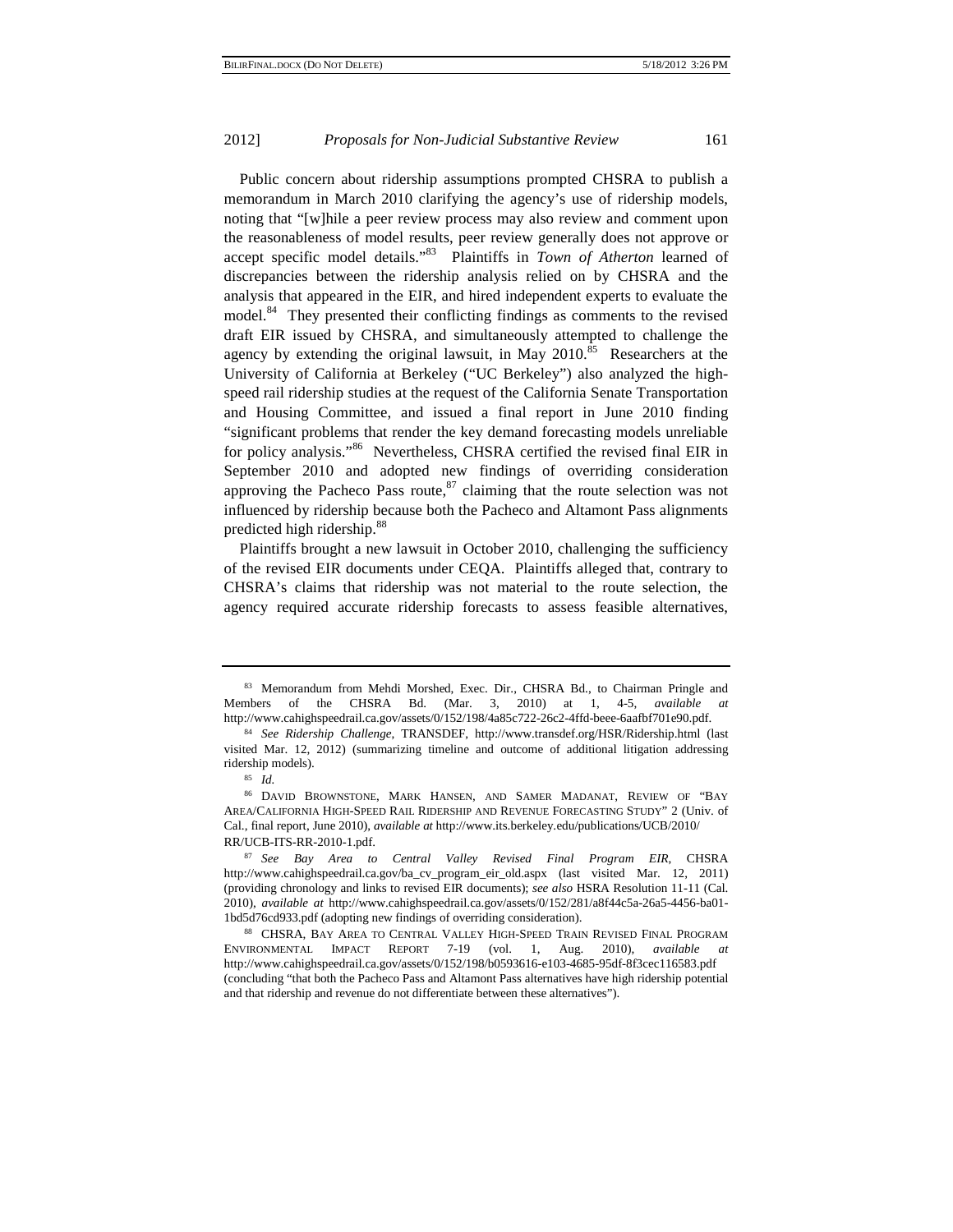mitigation measures, and the revenue requirements set by Proposition 1A.<sup>89</sup> Meanwhile, the six members of the Proposition 1A peer review group convened for the first time in June 2010, and issued a report to the legislature on November 18, 2010, concluding overall that "[m]eeting the challenge" of creating a viable high-speed train system in California "will require a through re-assessment of a number of critical engineering, financial, economic, and managerial issues."<sup>90</sup> The group's findings concerning ridership demand modeling suggested a greater need for reliability and clarity, and recommended that CHSRA work together with its previous consultant and U.C. Berkeley to "develop estimates that are generally agreed to be the best that can be obtained."<sup>91</sup>

The continued scope of controversy over the technical aspects of high-speed rail, from the specific environmental impact concerns of the *Town of Atherton* plaintiffs to the broader feasibility concerns of the legislature, the peer review panel, and the general public, all suggest that the current planning process for state-wide infrastructure projects is badly flawed. That process, primarily driven in the early stages by CEQA analysis of a project's expected environmental impacts, could benefit from additions providing appropriate substantive review at an earlier stage, rather than limited judicial review after the agency has made a final decision. The following section outlines two proposals for addressing the types of concerns raised by multi-jurisdictional projects currently proceeding under nearly unrestrained agency discretion.

# IV. PROPOSALS FOR ADDITIONAL INDEPENDENT REVIEW

Projects that proceed under CEQA findings of overriding consideration presently lack any substantive standards to govern the resulting environmental analysis. Moreover, when these projects take place outside a single locality, decisionmakers are no longer politically accountable to the members of the public likely to be impacted by a project. Taken together, multi-jurisdictional infrastructure projects, such as the high-speed rail example, lack meaningful standards to guide decisionmakers, yet leave the public without recourse to challenge an agency's substantive decisions. Thus, there is widespread public distrust of such projects, and the sole option of litigation to contest a final decision is minimally effective in the face of CEQA's default agency deference.

<sup>89</sup> Town of Atherton v. CHSRA, Case No. 34-2010-80000679, (Sacr. Super. Ct. filed Oct. 4, 2010) [hereinafter *Town of Atherton II*], Complaint at 14-15.<br><sup>90</sup> Letter from Will Kempton, Chairman, CHSRA Peer Review Grp., to The Honorable John

Perez, Speaker of the Assembly, and The Honorable Darrell Steinberg, Senate President Pro Tem (Nov. 18, 2010) [hereinafter CHSRA Peer Review Grp. Letter], *available at* http://www.cahighspeedrail.ca.gov/assets/0/152/233/6845899c-0e96-4871-a71f-baf3a3a7a699.pdf. 91 *Id.* at Attachment B at 12.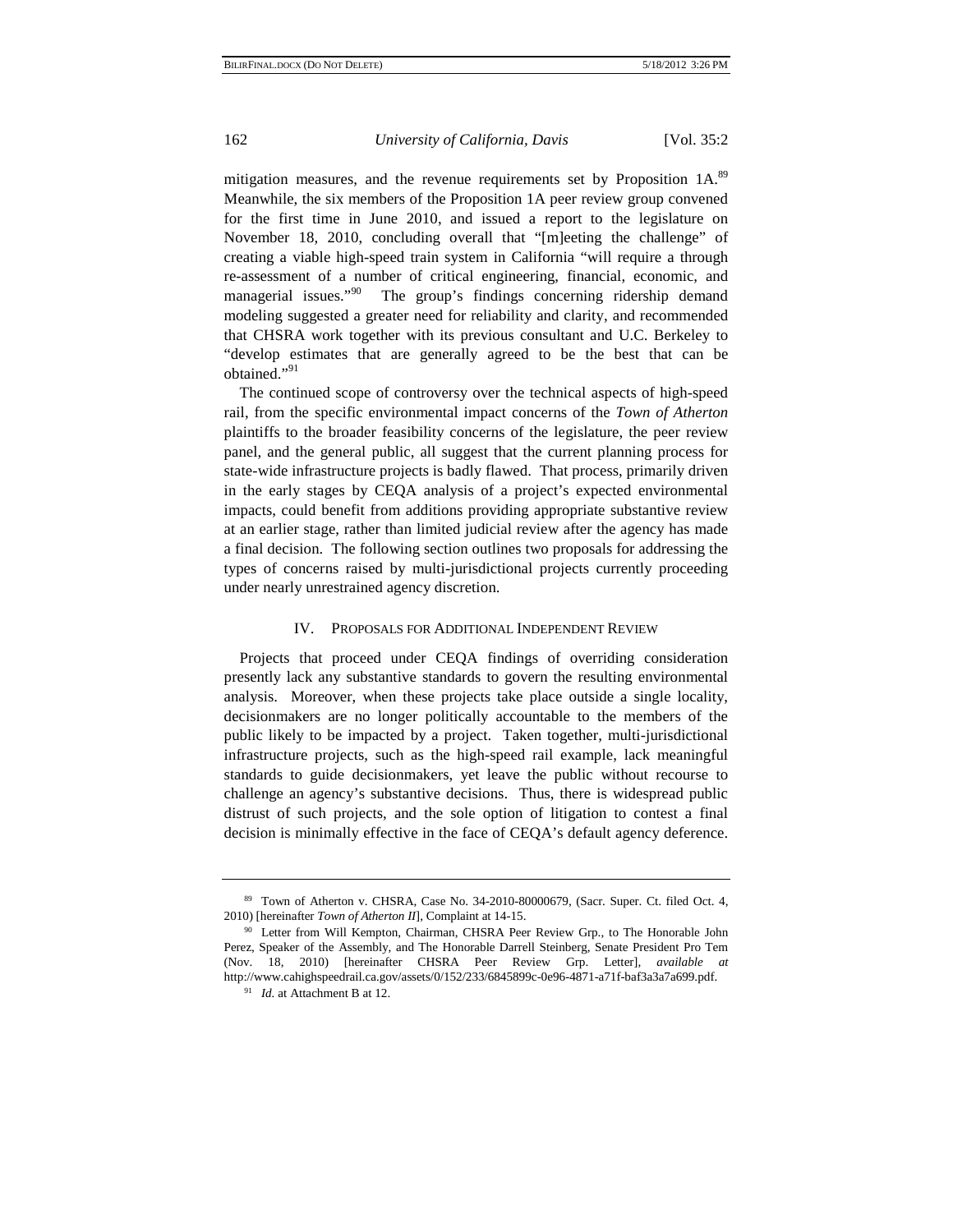Citizens and groups that challenge the adequacy of agency analysis for any given project are often disparaged as "NIMBYs,"<sup>92</sup> leaving unaddressed the underlying concerns about accurately accounting for project impacts.

Existing scholarship discusses possibilities for including more substantive standards within CEQA.<sup>93</sup> Other scholars and politicians suggest that the level of foresight expected from agencies is unattainable, making environmental analysis an inefficient use of limited agency resources.<sup>94</sup> However, the current EIR process could be minimally altered to enhance public trust in an agency's decisionmaking and to allay fears of outcome-oriented analysis. This could be achieved through provisions requiring independent substantive reviews of the information, assumptions, models, and other technical judgments made by agencies or their contractors at the earliest stages of environmental impact assessment.<sup>95</sup> Two variations that could meet this purpose are suggested below: either an ad-hoc review panel, modeled off provisions of the Canadian Environmental Assessment Act ("CEAA"), or a state-level dedicated environmental assessment agency, which would function independently from a project's CEQA lead agency.

# *A. Ad-hoc Environmental Review Panel*

Adopted in 1992, CEAA sets forth a multi-step review process of environmental assessment similar to that found in NEPA-type statutes.<sup>96</sup> CEAA provides for review of projects requiring assessment through either an initial screening process or comprehensive study of listed factors, which are similar to those required for an Environmental Assessment ("EA") or  $EIR$ <sup>97</sup>. For both types of assessment, unlike NEPA or CEQA, the CEAA requires independent

 <sup>92</sup> *See, e.g.*, PPIC CEQA Report, *supra* note 24, at 11-14 (discussing influence of "Not in My Backyard" (NIMBY) litigation threats in CEQA process). 93 *See* PPIC CEQA Report, *supra* note 24, at 38 (analyzing major proposed changes to CEQA

over the years, and specifically discussing proposals for "[s]tandardizing threshold and mitigation requirements"). 94 *See, e.g.*, Karkkainen, *supra* note 24, at 906-07, 926-27 (discussing critiques of NEPA, which

are applicable to CEQA as well); *see also* Shane Goldmacher and Evan Halper, *GOP Lawmakers Threaten to Withhold Votes Unless Environmental Rules are Rewritten*, L.A. TIMES, Mar. 16, 2011, at AA1, *available at* http://articles.latimes.com/2011/mar/16/local/la-me-budget-environment-20110316 (discussing recent proposals for CEQA reforms as part of state budget compromise, noting among several suggested changes that "[t]he GOP proposal also would broaden the kinds of projects allowed to skip certain steps in the environmental review process."). 95 *Cf.* CHSRA Peer Review Grp. Letter, *supra* note 90 and accompanying text (convening after

environmental review presumed to be complete). 96 Canadian Environmental Assessment Act ("CEAA"), S.C. 1992, c. 37 (Can.), *available at*

http://laws-lois.justice.gc.ca/PDF/C-15.2.pdf.

<sup>97</sup> *See* CEAA § 5 (defining projects requiring environmental assessment). Canada requires comprehensive studies for certain listed projects, rather than leaving discretion to choose between performing an initial study or a comprehensive study.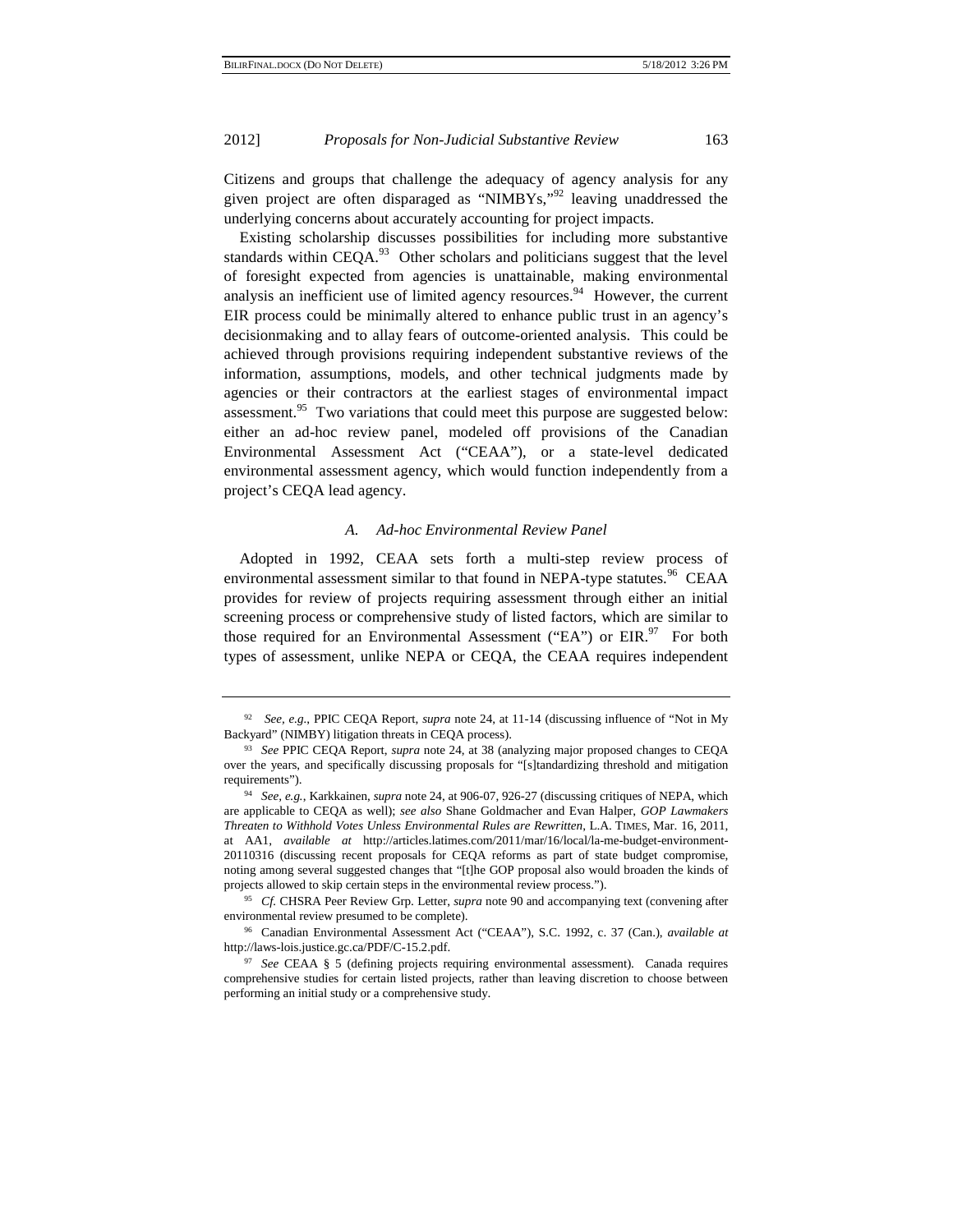review of the responsible authority's assessment for all projects, except those that are clearly not likely to cause significant adverse environmental effects.

An initial screening (equivalent to an agency's determination to carry out a full EIS or EIR) has three possible outcomes that the responsible authority may adopt: that the project can proceed (equivalent to a negative impact declaration or a mitigated negative impact), that it cannot proceed, or that it requires independent assessment.<sup>98</sup> The third option mandates additional review by a mediator or review panel under circumstances where there is remaining uncertainty of environmental consequences even after mitigation measures, where a project that will certainly have significant adverse environmental effects may be justified for other public policy reasons, or where "public concerns warrant."<sup>99</sup> Responsible authorities may also request referral to an independent review panel on their own initiative, at any point in the screening or comprehensive study process that significant impacts or public concerns are at issue.<sup>100</sup>

For projects requiring comprehensive study, however, the EA performed by the responsible authority is provided to the Canadian Environmental Assessment Agency ("Agency"), and the Minister of the Environment ("Minister") makes the final decision.<sup>101</sup> The Minister is authorized either to approve the project, to set out mitigation measures and follow-up programs, or to require additional information or actions to address public concerns.<sup>102</sup> The Minister also has discretion to refer projects for independent review at any point in the process.<sup>103</sup> However, the Minister's decision to invoke the referral to a mediator or review panel under the CEAA can be challenged in Canadian courts.<sup>104</sup>

If additional review by a review panel is either required by statute or requested by the responsible authority or the Minister, CEAA provisions assure

<sup>98</sup> *See* CEAA §§ 18-20 (Screening); § 16 (Factors to be considered); § 20 (Decision of responsible authority following a screening).<br><sup>99</sup> § 20(1)(c).

<sup>100 § 25 (&</sup>quot;[W]here at any time a responsible authority is of the opinion that (a) a project, taking into account the implementation of any mitigation measures that the responsible authority considers appropriate, may cause significant adverse environmental effects, or (b) public concerns warrant a reference to a mediator or a review panel, the responsible authority may request the Minister to refer the project to a mediator or a review panel in accordance with section 29.").<br><sup>101</sup> §§ 61-63 (creating agency, defining purpose and duties); § 23 (Comprehensive study:

Decision of Minister). High-speed rail would fall under the statutory definition of a transportation project requiring a comprehensive study. Comprehensive Study List Regulations, SOR/94-638, Part IX § 29 (Can.), *available at* http://laws-lois.justice.gc.ca/PDF/SOR-94-638.pdf (last visited Mar. 12, 2012).<br><sup>102</sup> CEAA §§ 21-23 (setting forth comprehensive study requirements and determinations).

<sup>103 § 28 (</sup>Referral by Minister).

<sup>104</sup> *See, e.g.*, Canada (Minister of the Env't) v. Bennett Envt'l Inc. (2005), [2006] 3 F.C.R. D-65 (Can.) at ¶¶ 95-104, *available at* http://www.canlii.org/en/ca/fca/doc/2005/2005fca261/

<sup>2005</sup>fca261.html (discussing, in dicta, reasonableness and method of Minister's referral of Bennet High-Temperature Thermal Oxidizer project to review panel).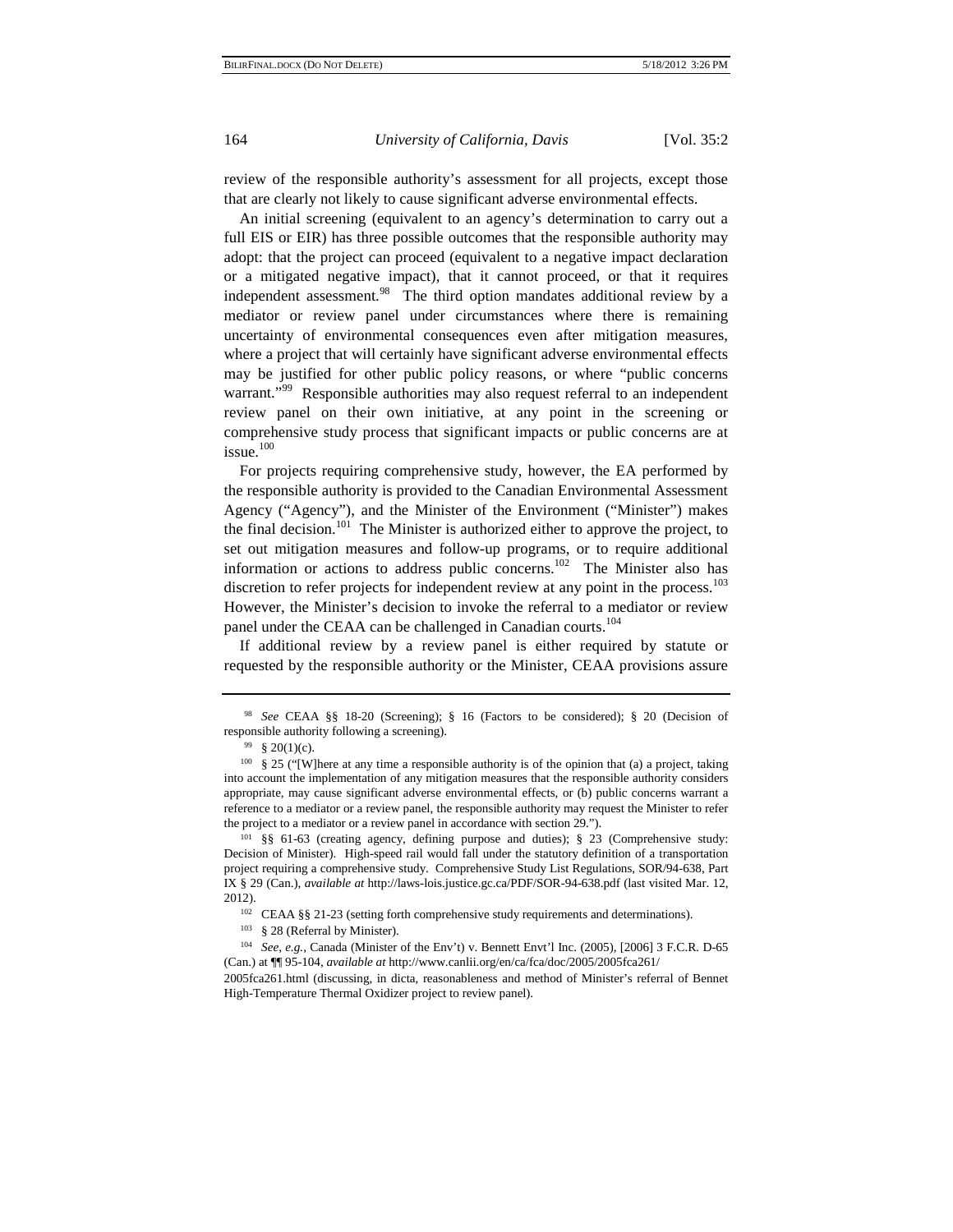the expertise and independence of the review panel members. Appointed members of the review panel must be "unbiased and free from any conflict of interest relative to the project," and must have "knowledge or experience relevant to the anticipated environmental effects of the project."<sup>105</sup> The specific reviewing duties of the review panel closely track the original requirements of a responsible authority, but are carried out by an independent body in a public trial-like setting. The review panel holds public hearings, at which it may order witnesses to give oral or written testimony, and the panel ultimately produces a report setting out "the rationale, conclusions and recommendations of the panel relating to the environmental assessment of the project, including any mitigation measures and follow-up program."<sup>106</sup> The panel must submit the report to both the Minister and the responsible authority, and the latter makes the determination based on the report whether the project may proceed.<sup>107</sup>

The Canadian model for a review panel successfully addresses several key gaps in CEQA. First, it provides a variety of methods for obtaining additional environmental review, beyond a responsible authority's assessment. For project screenings that would fall within an agency's discretion to adopt findings of overriding consideration under CEQA, the CEAA instead automatically triggers further substantive review. This offers a clear improvement over CEQA in that an independent expert panel reviews an agency's substantive claims and performs its own assessment. CEQA's judicial review, on the other hand, requires giving deference to agency decisions, which leaves the public no meaningful opportunity to obtain further review of uncertain or controversial agency decisions. In particular, the CEAA review provision would have required additional review of the CHSRA's initial choice of which route alignments to consider in the program EIR. The EIR's discussion of alternatives would meet each of the three triggering conditions: first, the uncertainty of environmental consequences even after mitigation; second, the significant effects that may be justified for other policy reasons; and third, the general public concern, notably demonstrated by the subsequent lawsuit. Alternatively, under a comprehensive study of the route options, CHSRA's decision would be subject to review by a comparable Environmental Assessment Agency, in which the Agency and Minister would provide independent review of the assessments.<sup>108</sup> In contrast to a deferential court, the Minister would have authority to request additional substantive information from CHSRA to address his own or the public's concerns, and could still choose to refer the project to

<sup>&</sup>lt;sup>105</sup> CEAA § 33 (Appointment of review panel).

<sup>106 §§ 34-35 (</sup>setting forth powers and duties of review panel).

<sup>&</sup>lt;sup>107</sup> § 37 (Decision of the responsible authority).

<sup>108</sup> *See infra* Part IV.B for discussion of state-level environmental agency review.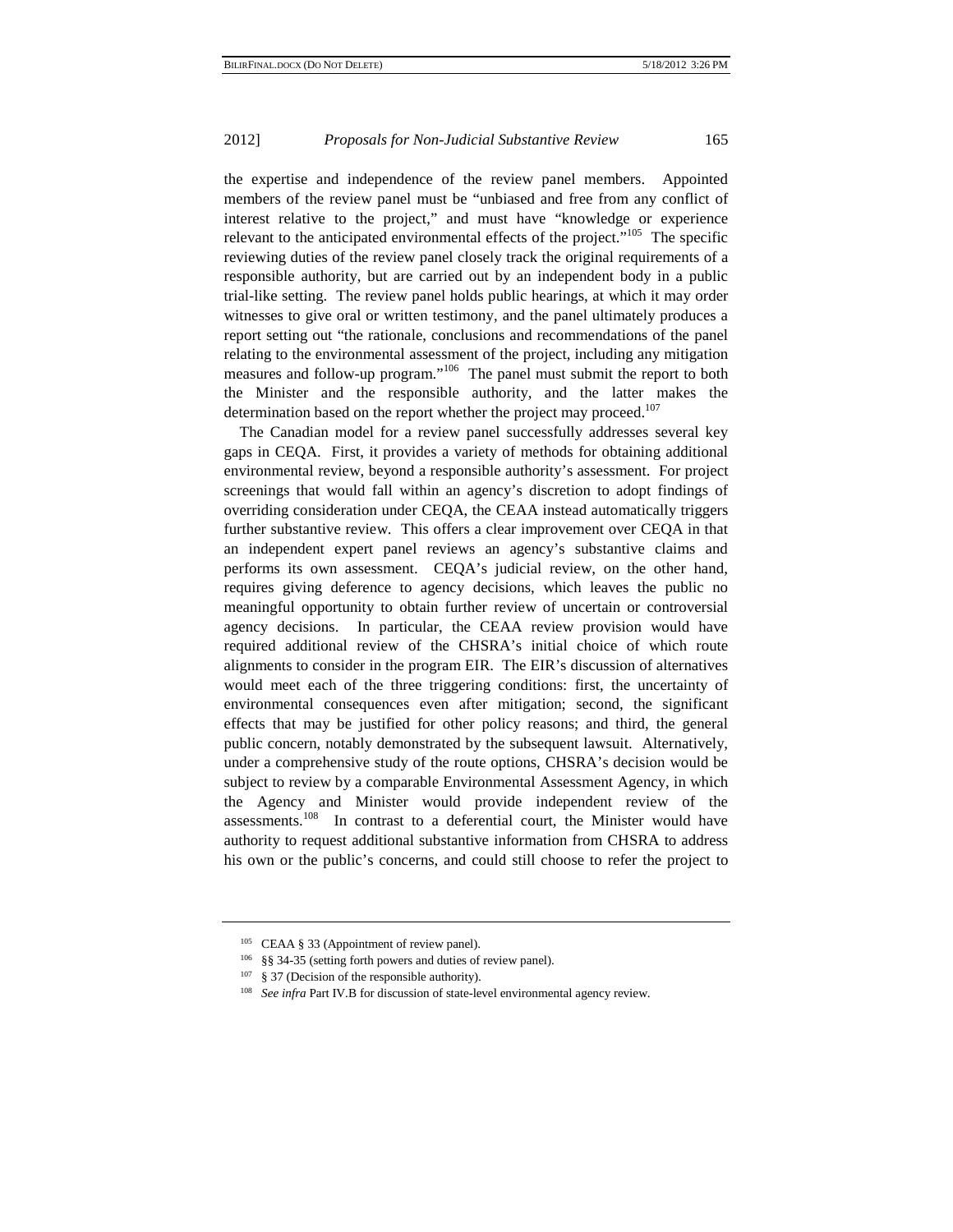mediation or a review panel at any point.<sup>109</sup> Currently, CEQA provides for substantive review only through notice and comment or public hearings during the EIR process, or through judicial review of whether an agency's discretionary decisions were reasonable or based on substantial evidence. Notably, the CEAA recommends additional review for projects involving "transboundary effects," or impacts likely to occur in a different province than the project is located in.<sup>110</sup> This emphasizes the important difference between local and regional impacts. Adopting this approach, CEQA could provide for, but not require, the option of additional review for all multi-jurisdictional projects. In the event that the review panel reaches similar conclusions as the lead agency, the public would benefit from the additional assurances of reliability from an independent source, and the panel's assessment may satisfy would-be plaintiffs that project decisions were not primarily political. $^{111}$ 

Second, the review panel provides an independent forum of knowledgeable persons to review the information in a public setting. This would provide opportunities to address any public concerns that responsible agency officials may have vested interests in approving projects, such as tax benefits to a community or federal subsidies to the state, as a reason to approve a project regardless of impacts.112 Third, a review panel would provide additional substantive public participation, as members of the public could offer comments suggesting experts from whom to obtain testimony, even when those members of the public lacked the specific expertise. In contrast, the public comment process of CEQA requires that substantive comments appear as part of the initial comment process, and issues not raised in public comment are presumed to be unchallenged. The brief time periods for comment also limit the ability of members of the public or non-consulted experts to carry out substantive analyses to confirm or challenge the agency's draft EIR presentations.<sup>113</sup> Even when

<sup>109</sup> CEAA § 23 (Decision of Minister).

<sup>&</sup>lt;sup>110</sup> CEAA § 46 (Transboundary and related environmental effects).

<sup>111</sup> This is primarily a concern when the same agency is charged with carrying out and approving a project under CEQA, that information in an EIR will merely support a decision the agency has already made, rather than providing the public with a full understanding of how the agency arrived at its decision. *See* Laurel Heights Improvement Ass'n v. Regents of Univ. of Cal., 764 P.2d 278, 291(Cal. 1988) ("The Regents apparently believe that, because they and UCSF were already fully informed as to the alleged infeasibility of alternatives, there was no need to discuss them in the EIR."). *See also* STATEWIDE FINAL PROGRAM EIR/EIS, *supra* note 65 & accompanying text.

<sup>112</sup> *See, e.g.*, Woodward Park Homeowners Ass'n, Inc. v. City of Fresno, 58 Cal. Rptr. 3d 102, 106 (Cal. Ct. App. 2007) (noting city's long-standing policy, illegal under CEQA, of approving

<sup>&</sup>lt;sup>113</sup> *See, e.g.*, Gray v. County of Madera, 85 Cal. Rptr. 3d 50, 59 (Cal. Ct. App. 2008) (discussing plaintiffs' reliance on untimely expert letter and noise study prepared by independent consultants); *see also supra*, Part III.C (discussing post-EIR disclosures of ridership study details, and conflicts with independent ridership studies completed after EIR).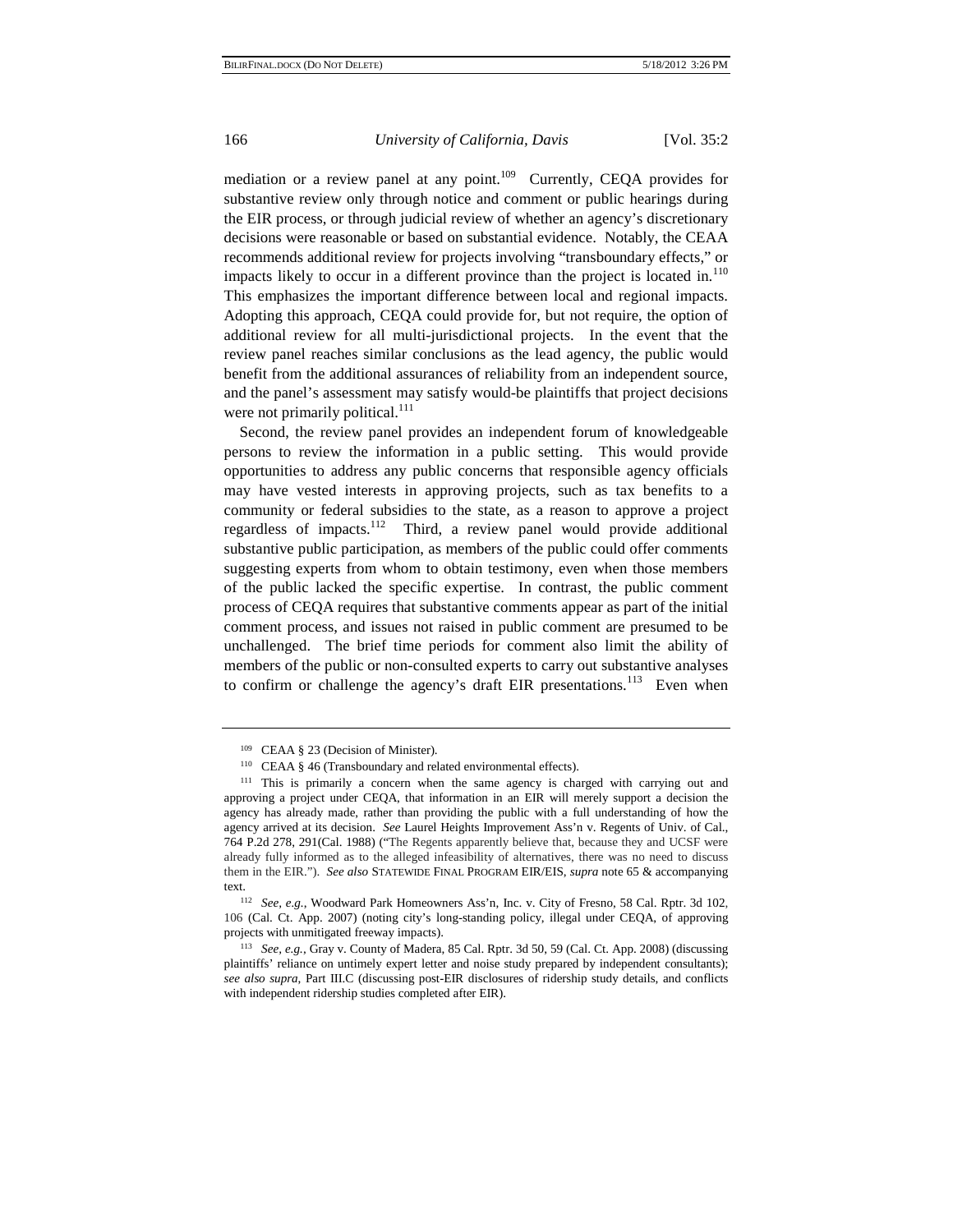substantive differences in expert opinions appear, CEQA allows an agency to merely explain why it adopts one view over the other, and courts will not review an agency's explanation unless it falls below the reasonableness standard.<sup>114</sup> Each of these provisions from CEAA, if implemented as part of CEQA, would likely have addressed the primary concerns of the *Town of Atherton* plaintiffs. By removing the technical debates to a neutral forum of unaffiliated experts, concerns that project decisions were driven primarily by political motivations would likewise be neutralized.

On the other hand, any provision for additional regulation or analysis is likely to introduce new costs to the CEQA process. Use of a public review panel, for instance, is likely to significantly extend the duration of environmental analysis, and may slow important projects. Particularly for private projects as opposed to state actions, the proponents are likely to pursue legal challenges of any referral to a panel.<sup>115</sup> Thus, there may not be any savings in court time or state litigation expenses over the current situation in which dissatisfied persons or interest groups are almost certain to challenge the adequacy of EIRs. Furthermore, because there is no direct equivalent in California to Canada's Minister for the Environment, adopting a similar approach might require delegating the task of assembling such panels of persons without conflicts of interest to an existing government official, or creating a new position. Moreover, providing the review after the agency's EIR process means that the information, methods, and conclusions likely will remain framed by the project proponents, rather than considered independently as they might be if the review process occurred earlier in the environmental analysis.

Nevertheless, the benefits to providing options for substantive review of controversial projects remain compelling. Additionally, CEAA has demonstrated political feasibility, which suggests that it would be relatively easy to either obtain further information about the system's efficiency, or to implement without causing additional uncertainty. Furthermore, Canadian case law interpreting CEAA would provide useful illustrations to courts, should any parallel additions to CEQA be challenged.

# *B. State-Level Environmental Impact Review Committee*

In this proposal, a state-level CEQA committee would serve to review a lead

<sup>114</sup> *See* CAL. CODE REGS. tit. 14, § 15151 (2012) ("Disagreement among experts does not make an EIR inadequate, but the EIR should summarize the main points of disagreement among the experts. The courts have not looked for perfection but for adequacy, completeness, and a good faith effort at full disclosure."). 115 *Cf.* Canada (Minister of the Env't) v. Bennett Envt'l Inc. (2005), [2006] 3 F.C.R. D-65 (Can.)

at par. 2, *available at* http://www.canlii.org/en/ca/fca/doc/2005/2005fca261/2005fca261.html (noting project proponent's expedited review seeking to overturn Minister's referral of project to a review panel).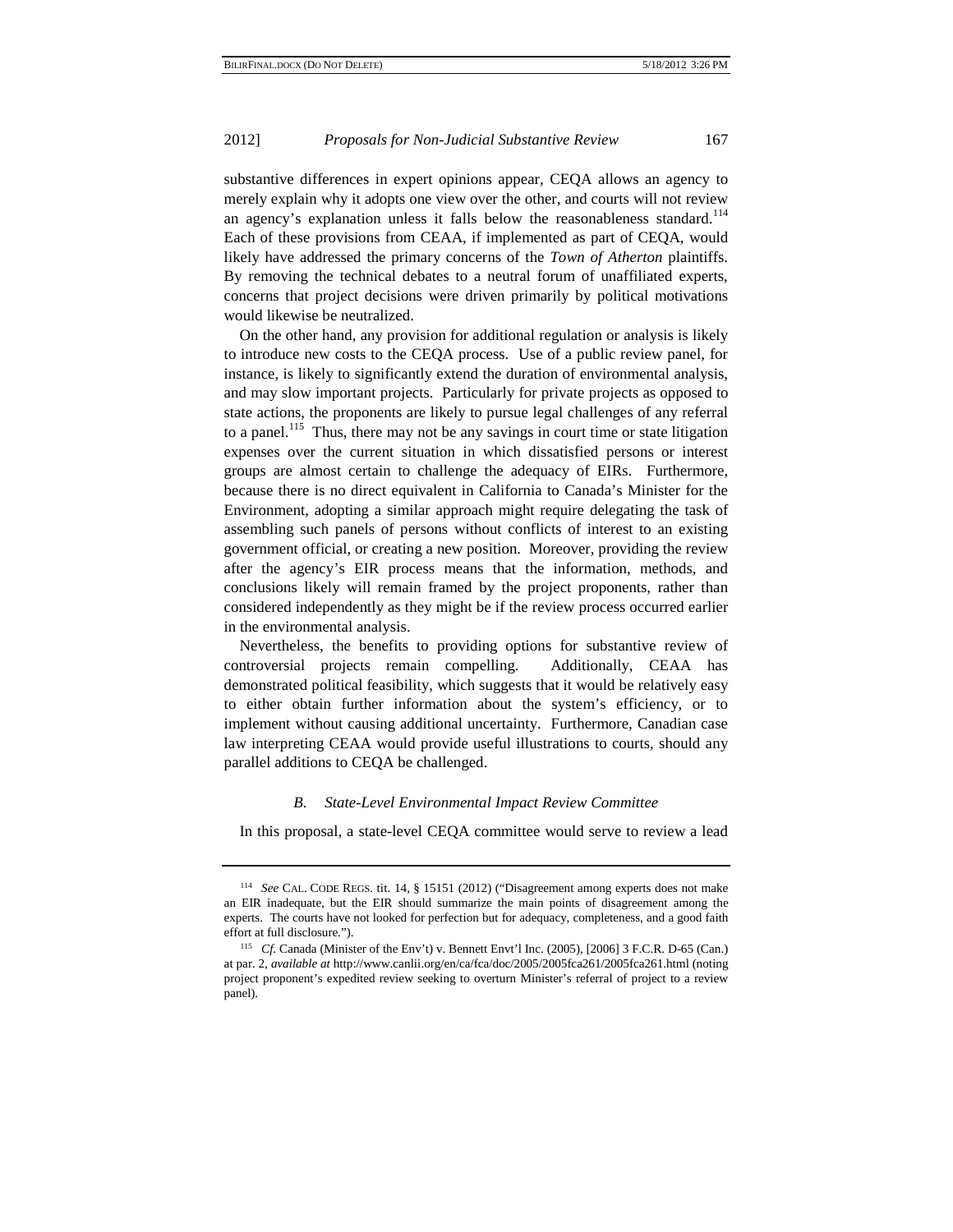agency's environmental analysis prior to distributing a draft EIR for public comment. The importance of verifying technical data and forecasting models early in the environmental review process, to overcome the demonstrated likelihood of optimistic politics-based inaccuracies reaching the public,<sup>116</sup> supports adding a step to the CEQA review process that precedes the publication of EIRs. If the CEQA committee did not have the expertise required for a particular project, it would direct and coordinate an independent peer review to accomplish the same function.

The threshold question for whether a project warranted such review could be established either by statutory definition, as with listed projects like CEAA's comprehensive study requirement, or by statutory mechanisms leaving discretion with agencies or the public to request additional review. Arguably, any CEQA approval relying on findings of overriding consideration should be subject to additional independent review. This is because the justification finding depends on the agency's balancing of the project's benefits against the environmental and social harms, a determination that necessarily relies on forecasting and modeling for the uncertainties involved.<sup>117</sup> Based on the levels of uncertainty involved and the high likelihood of goal-driven analysis, such forecasts should require corroboration.<sup>118</sup> For local private projects, the role of the lead agency in approving the EIR may operate as this check on the project proponent's goals. For multi-jurisdictional projects, however, the issue is complicated by potentially competing policy views in the different jurisdictions affected, and potential controversy over what entity will be the lead agency.<sup>119</sup> Yet, the clearest case for needing additional oversight is public works projects, in which the lead agency is directly charged with both creating and approving the EIR. Regardless of the method used to invoke further review, it should at least cover public multi-jurisdictional projects with unavoidable significant impacts, such as state infrastructure developments.

<sup>116</sup> *See* Bent Flyvbjerg, Mette K. Skamris Holm, and Søren L. Buhl, *How (In)accurate are Demand Forecasts in Public Works Projects?: The Case of Transportation*, 71 J. OF THE AM. PLANNING ASS'N. 131 (2005).

<sup>117</sup> *Cf.* Woodward Park Homeowners Ass'n, Inc. v. City of Fresno, 58 Cal. Rptr. 3d 102, 117 (Cal. Ct. App. 2007) ("CEQA requires that an agency 'weigh and balance the economic and other benefits of the project against its environmental risks,' but demands 'no cost-benefit analysis' and does not compel an agency 'to quantify the adverse environmental effects of a project, in terms of cost.'") (internal citations omitted). 118 *See* Bent Flyvbjerg, Mette Skamris Holm, and Søren L. Buhl, *Underestimating Costs in* 

*Public Works Projects: Error or Lie?*, 68 J. OF THE AM. PLANNING ASS'N. 279, 290 (2002) (discussing prior research findings that "[i]n case after case, planners, engineers, and economists told Wachs that they had had to 'cook' forecasts in order to produce numbers that would satisfy their superiors and get projects started, whether or not the numbers could be justified on technical grounds.").

<sup>119</sup> *See* CAL. PUB. RES. CODE § 21165 (2012) (discussing how to choose one agency when several might have jurisdiction).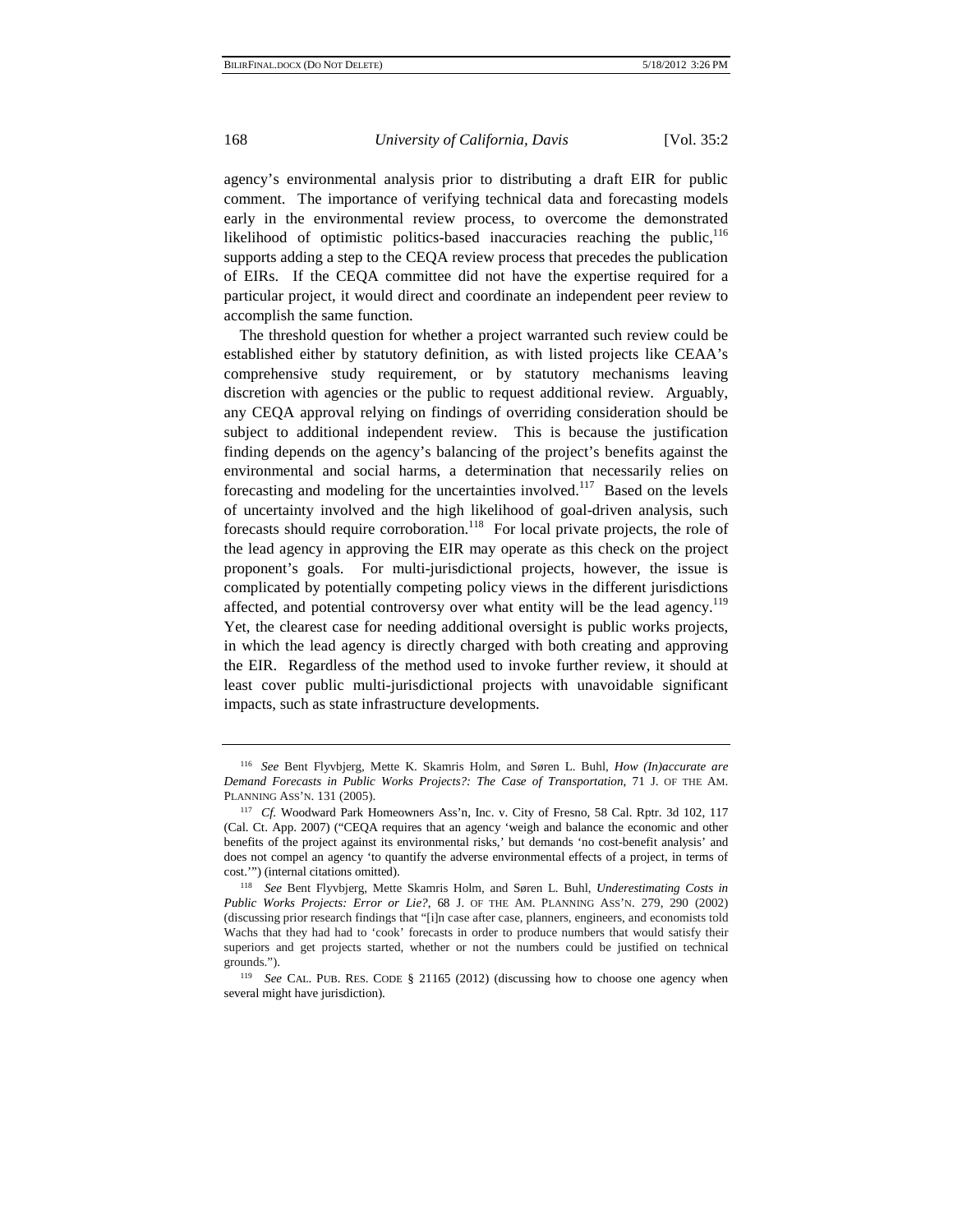The form of the committee would also be an important decision, along with other administrative considerations inherent to regulatory bodies such as whether it would meet full-time or only for project-based meetings, or whether the members would be appointed or elected and what qualifications they must meet. More critical to this discussion, however, is the committee's role in reviewing environmental analyses. The committee would be able to review both the scope and methods of analysis, and request that an agency's assessment fill gaps or clarify for assumptions, as in the Canadian comprehensive study, but at the draft EIR level. Otherwise, the environmental review process would remain shaped by project proponents, where planning researchers have noted a high incidence of hired analysts producing data that comports with project proponents' interests.<sup>120</sup> The problem, as demonstrated by the California highspeed rail situation, is that if conflicting information appears in later independent review, non-expert courts or members of the public have limited means for making a judgment about the accuracy of either source.<sup>121</sup> Providing for the early involvement of a CEQA committee, either to perform or direct peerreview, would ensure that disinterested parties verify such information independently. A peer-review requirement would also need measures to verify the true independence of the additional review. This might include using a preapproved committee selection process or a process for routing review tasks to pre-specified expert university departments, both subject to conflict checks.

Another alternative would be to authorize the dedicated CEQA committee to take on the lead agency role for statewide or multi-jurisdictional projects. The agency that would otherwise be charged with lead agency authority<sup>122</sup> would act as the project proponent, much like a private project subject to local agency approval. In this arrangement, the CEQA committee would still be charged with directing its environmental assessment work to an appropriate source for independent review to avoid the possibility of special interest capture.<sup>123</sup> Furthermore, through the experience of acting as lead agency on numerous complex projects, the review committee could develop guidelines for mandatory methodologies or discussions to provide consistency across such projects throughout the state.<sup>124</sup> Promoting more statewide consistency in environmental planning would seem to be an evident benefit, though concentrating experience

<sup>120</sup> *See* Flyvbjerg et al., *Underestimating Costs in Public Works Projects: Error or Lie?*, *supra* note 118, at 290.

<sup>121</sup> *See, e.g.*, *supra*, Part III.C (discussing conflicts between ridership studies, prompting advice from independent oversight group that parties work together to clarify best model). 122 *See* CAL. PUB. RES. CODE § 21165 (2012) (discussing current process of how to choose one

agency when several might have jurisdiction).<br><sup>123</sup> *Cf.* Woodward Park Homeowners Ass'n, Inc. v. City of Fresno, 58 Cal. Rptr. 3d 102, 117-18

<sup>(</sup>Cal. Ct. App. 2007) (noting culture of CEQA non-compliance within that local government). 124 *Cf.* Karkkainen, *supra* note 24, at 946-47 (promoting idea of centralizing NEPA

environmental assessment data from post-project mitigation monitoring).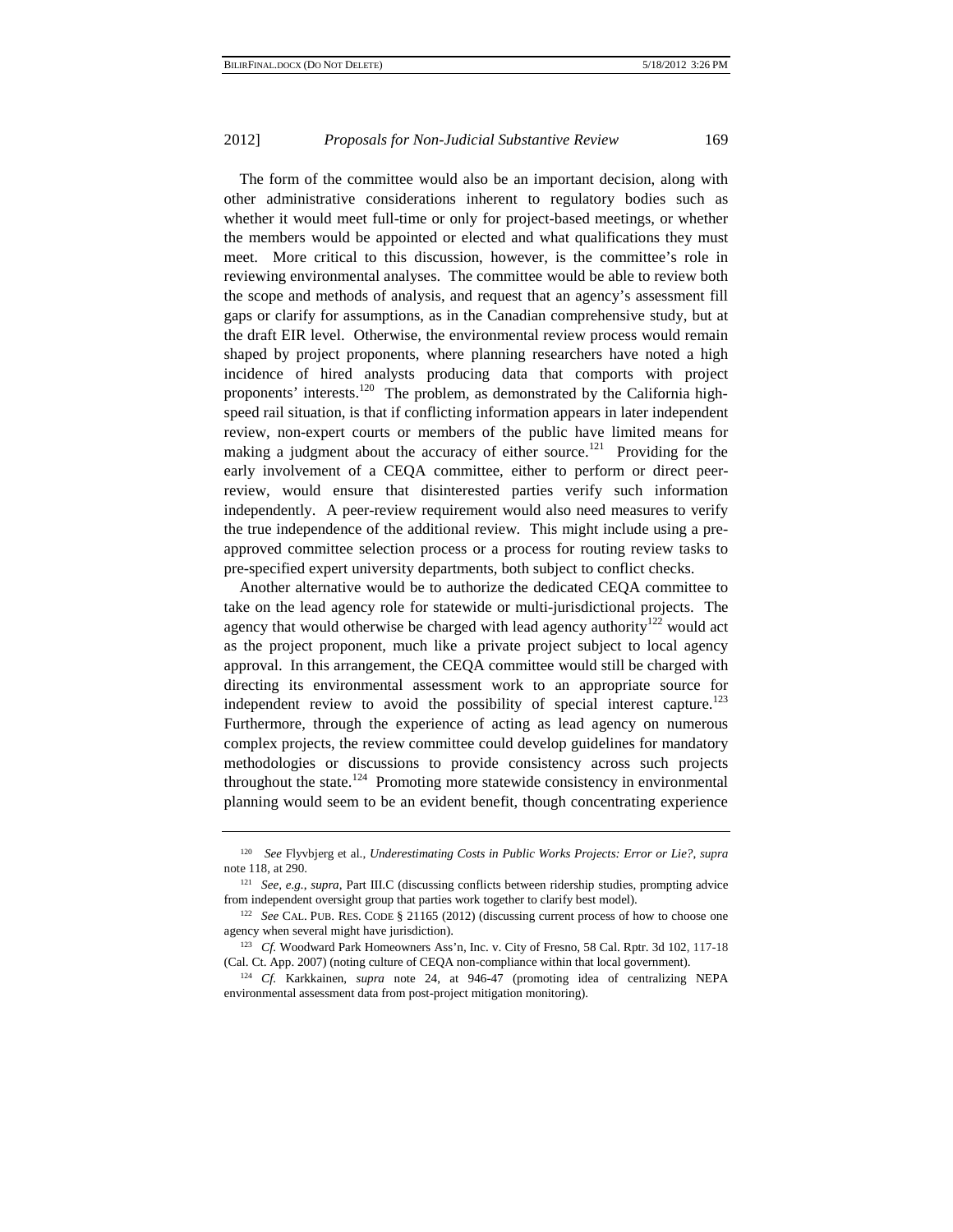in one body might be said to obstruct the project-specific analysis CEQA requires. Countering that claim, however, planning research demonstrates that an "outside" view of a project, analyzing it in terms of classes of similar projects, yields more accurate planning forecasts concerning timelines and costs.<sup>125</sup>

By providing ways to obtain substantive review of environmental decisionmaking, a CEQA committee would offer improvements to CEQA's present judicial review options either as expert peer-review or as a lead agency on multijurisdictional projects. Mandatory peer review preceding publication of an EIR would ideally avoid many of the planning pitfalls or information gaps presently exposed by plaintiffs through litigation. If plaintiffs still wished to challenge a project approval, the additional review within the EIR would provide courts a substantive basis to find whether lead agency decisions were supported by substantial evidence, for cases in which agency and independent analyses conflicted.

To illustrate how a CEQA committee might function for the high-speed rail project, the committee would initially be involved at the environmental planning stages because of the multi-jurisdictional aspect of the project. Then, under the first version of the proposal, the CEQA committee would provide substantive peer review for CHSRA's environmental analysis itself, or by referral to independent expert sources prior to EIR publication. In the second version, the CEQA committee would function as the lead agency with CHSRA as the project proponent, while providing for alternative independent review of the project for instance, through the U.C. Berkeley transportation research department. Both options have their strengths: the first, because it allows earlier independent review to shape the EIR; the second, because it allows groups who remain dissatisfied with an EIR or its conclusions to obtain further substantive review outside of courts. In both cases, CHSRA or the CEQA committee could ultimately adopt findings of overriding consideration, but the underlying analysis would be more thorough than presently required and such findings would be more likely adopted under consistent policy choices throughout the state.

# V. CONCLUSION

Though CEQA provides some methods for obtaining independent analyses of the environmental impacts from affected agencies, presently, consultation with disinterested experts remains optional. This is a problem when the only available recourse for disputing facts or analyses in an EIR is non-substantive

<sup>125</sup> *See* Flyvbjerg et al., *How (In)accurate are Demand Forecasts in Public Works Projects?: The Case of Transportation*, *supra* note 116, at 141-42.